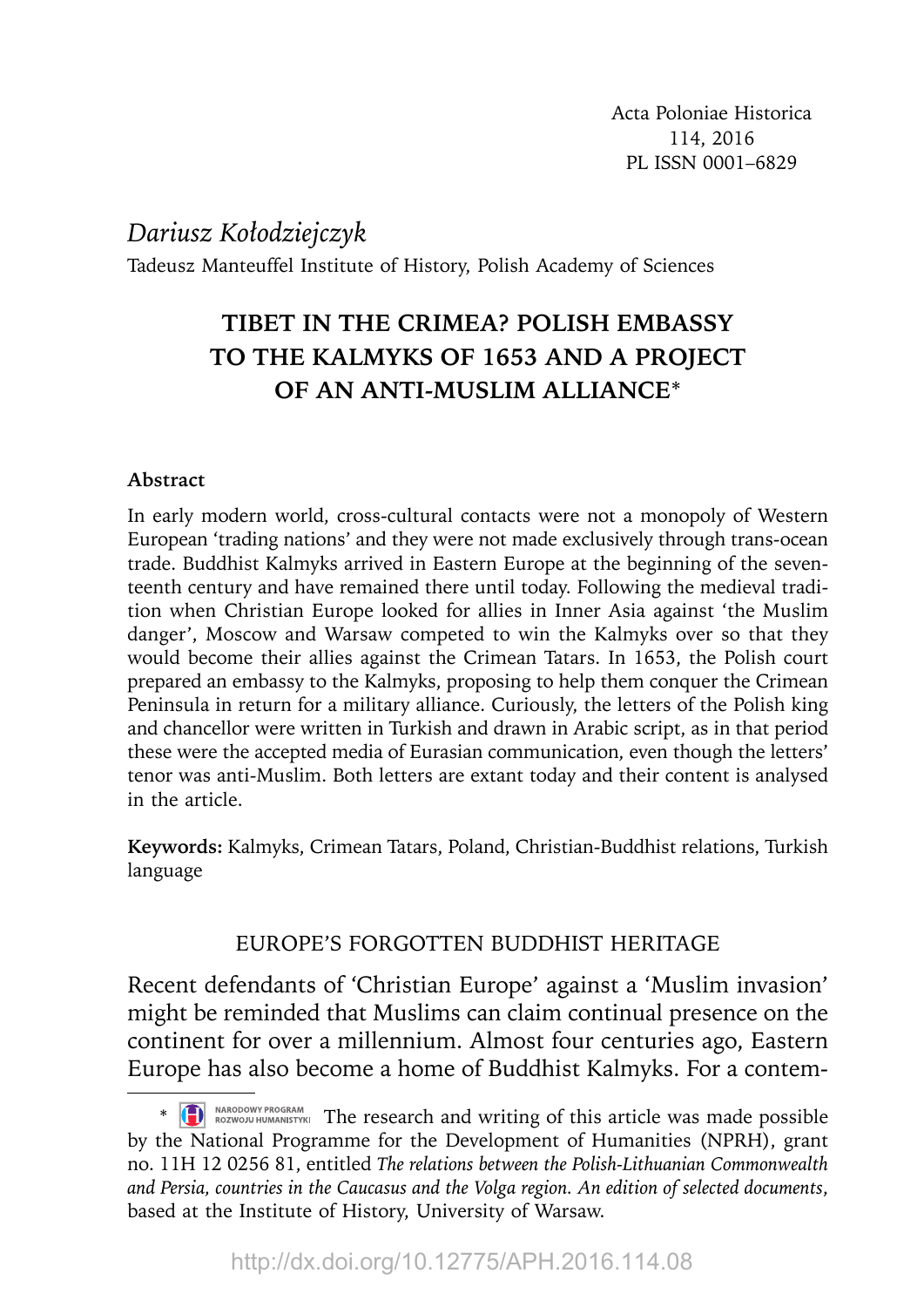porary Western reader, the most probable association of the term 'Kalmyks' is with a novel by a Polish-American writer Jerzy Kosiński, who in *The Painted Bird* depicted them as bestiary rapists and slaughterers, employed by the Nazis on the eastern front during the Second World War.<sup>1</sup> Although rooted in historical reality when a number of Kalmyks, torn between Stalinist Russia and Nazi Germany, were recruited to German auxiliary formations, Kosiński's story hardly does justice to the entire nation. To be sure, the Kalmyks were fierce warriors and terrible in military excesses, not unlike most soldiers in early modern Europe. Yet at the same time they were known for their observance of Buddhist legal code and even instructed their Russian neighbours that this code did not provide for death penalty, torture and bodily mutilations, then still common in Russia and Western Europe.2 John Bell, a Scottish traveller and doctor who accompanied the Russian embassy to China in 1719, observed that "[t]he Kalmucks are not such savage people as they are generally represented; for I am informed, a person may travel among them with greater safety, both in his person and effects, than in many other countries".3 Jan Potocki, a Polish traveller who visited a Kalmyk camp near the Volga River in 1797, noted the high level of literacy among the Kalmyks, unusual among the steppe peoples, and attributed it to their respect for Tibetan lamas and Buddhist holy books.4

<sup>1</sup> Jerzy Kosinski, *The Painted Bird* (New York, 1966), 157–65.

<sup>&</sup>lt;sup>2</sup> On the Kalmyks' observance of their legal code rooted in Buddhist teaching, see Michael Khodarkovsky, *Where Two Worlds Met. The Russian State and the Kalmyk Nomads, 1600–1771* (Ithaca and London, 1992), 42, 123, 166, 221–2 (n. 53), 247.

<sup>3</sup> John Bell, *Travels from St. Petersburg in Russia, to diverse parts of Asia*, i (Glasgow, 1763), 197.

<sup>4 &</sup>quot;Dans cette horde-ci, qui n'est que d'environ mille *ghir*s [i.e. *ger*s, tents], c'est-à-dire trois mille âmes mâles, il y a deux cent vingt individus religieux, tant prêtres que diacres ou sous-diacres, mais ils ne sont point inutiles. Outre les devoirs de leur état, ils s'occupent encore de l'éducation de la jeunesse, et s'en acquittent si bien que presque tous les Kalmouks, même les plus pauvres, savent lire et écrire, ce qu'on ne voit pas chez des nations plus policées. De plus, les *ghelong*s [i.e. *gelüng*s, fully ordained Buddhist monks] copient les livres et perpétuent les bibliothèques. Enfin l'on trouve parmi eux des médecins habiles, particulièrement dans la connaisance des simples. Plusieurs Russes ont eu recours à eux et s'en sont bien trouvés"; see Jean Potocki, *Voyage dans les steppes d'Astrakhan et du Caucase. Expédition en Chine*, ed. by Daniel Beauvois (Paris, 1980), 66.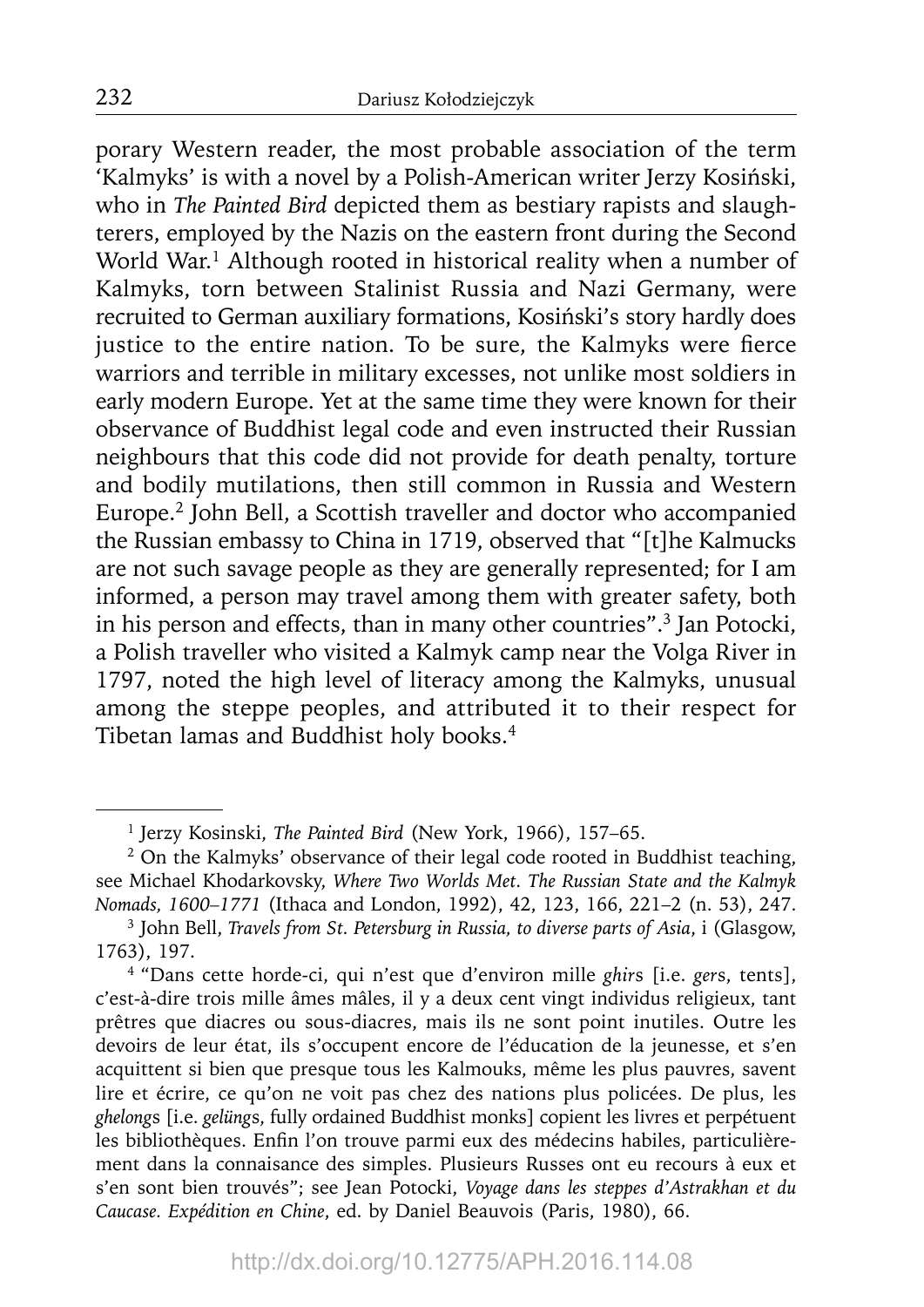#### THE KALMYK MIGRATION TO EUROPE

In the context of recent upsurge in environmental history, it seems likely that the rise of the Mongol Empire in thirteenth-century Eurasia was to great extent rooted in climatic changes.<sup>5</sup> In comparison to the thirteenth century, the climatic changes of the seventeenth century known as the 'Little Ice Age' were far worse and felt worldwide. Probably the same climatic disaster that pushed the Manchus southwards to conquer Ming China also pushed western Mongols, the Oirats, to expand to the west.6

In the course of the seventeenth century the majority of the Oirats, alternatively referred to as Dzungars, established a mighty empire between the Altai Mountains and Tibet which reached its apex under Galdan (r. 1676–97) and Tséwang Rabdan (1697–1727). At the same time one of the Oirat tribes, the Torghuts, headed by Kho-Urlük, effected an epic march to the west. In 1606, Kho-Urlük established first contacts with the Russian provincial authorities in western Siberia and in the following decades his relations with Russia oscillated between border warfare and friendly trade relations. The Kalmyks, as the Oirats were called by their Turkic neighbours, competed for

<sup>&</sup>lt;sup>5</sup> Most scholars have simply linked the rising activity of steppe nomads with the periods of extreme cold and/or increased aridity; cf. Gareth Jenkins, 'A note on climatic cycles and the rise of Chinggis Khan', *Central Asiatic Journal*, xviii, 4 (1974), 217–26; Ian Blanchard, 'Cultural and economic activities in the nomadic societies of the trans-Pontine steppe', *Annual of Medieval Studies at CEU*, xi (2005), 191–206, esp. 198; on the relation between soil moisture and husbandry in the context of the rise of past nomad empires, see also Rieks Bosch, 'Climate change and the upcoming of the Mongol Empire' (unpublished paper read at the Fourth International Golden Horde Forum, Kazan, 17-18 March 2015). Yet recent findings suggest that drought in the late twelfth century was indeed responsible for extreme political instability in Mongolia that paved way to the rise of centralized leadership under Genghis Khan, but in the following years (1211–25) which coincided with the empire's fastest territorial expansion, the climate was mild and wet, in fact enabling increased horse breeding; see Neil Pedersen, Amy Hessl, Nachin Baatarbileg, Kevin Anchukaitis, Nicola Di Cosmo, 'Pluvials, droughts, the Mongol Empire, and modern Mongolia', *Proceedings of the National Academy of Sciences of the United States of America*, cxi, 12 (2014), 4375–9.

<sup>6</sup> For the climatic context of the fall of Ming China, see Geoffrey Parker, *Global Crisis. War, Climate Change and Catastrophe in the Seventeenth Century* (New Haven and London, 2013), 125–51. To much regret, Kalmyks are not even mentioned in Parker's *opus magnum* even though much of his book is devoted to Russia and Eastern Europe.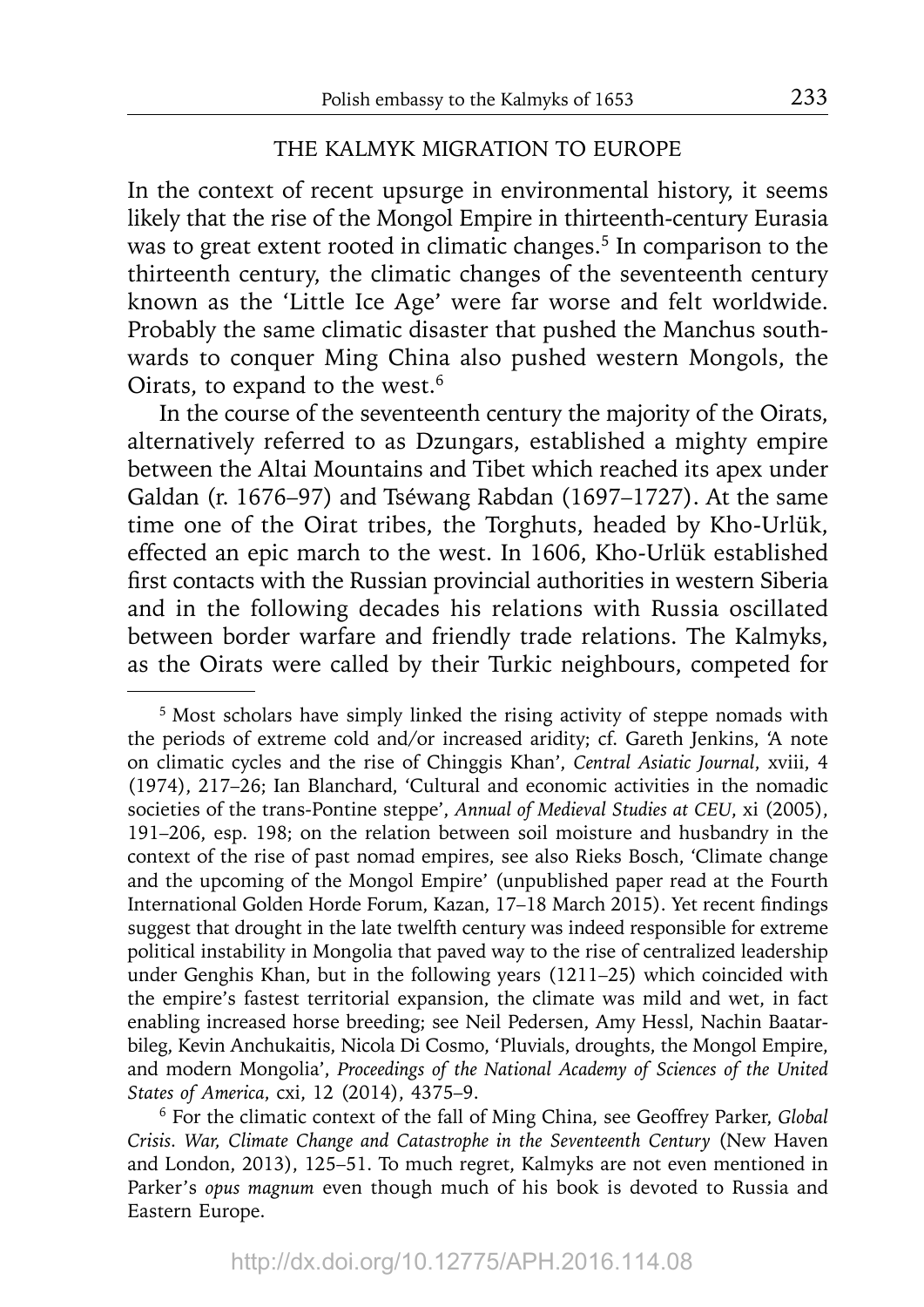grazing lands with Russian tributaries, the Bashkirs and especially the Nogays, pushing the latter westwards towards the Volga river.<sup>7</sup>

In the 1630s, the Kalmyks pushed the Nogays across the Volga and from that time on, the left bank of the river came to be known in Russian sources as the 'Kalmykian side'. Exasperated Nogays set out for a 'great trek' finding new pasturages on the Black Sea shores, especially in the Budjak between the Dniester and the lower Danube. There they joined their brethren who had been present in the region already earlier, dwelling under the joint suzerainty of the Crimean khan and the Ottoman sultan.<sup>8</sup>

Precisely at the same time, the Kalmyks began plundering caravans in Central Asia and raiding the surroundings of Tashkent, Bukhara and Khiva, causing panic and anxiety not only among local rulers, but even in Safavid Iran.<sup>9</sup> In 1644, Kho-Urlük crossed the Volga and Terek rivers and attacked Kabarda in northern Caucasus. Although he was defeated and killed by a Kabardinian-Nogay coalition, the Kalmyk raids soon resumed under his son Daichin (r. 1647–61) who returned from a pilgrimage to Tibet to assume the father's position. In February 1648, the Kalmyks crossed the Don River in an abortive raid against the Crimea, but they were stopped by heavy snow and frost. Nonetheless, in the subsequent years their raids against the Nogays and Crimean Tatars were repeated with a rising frequency.10

The Kalmyk pressure against western neighbours was of a double nature, materializing through both direct raids effected by the Kalmyks, and through the raids of the Nogays who, deprived by the Kalmyks of ancient pasturages, desperately sought to provide for themselves and their kin by looting southern Russian provinces and

10 Khodarkovsky, *Where Two Worlds Met*, 86–9.

<sup>7</sup> Khodarkovsky, *Where Two Worlds Met*, 77–9.

<sup>8</sup> Vadim Trepavlov, *Istoriya Nogaĭskoĭ ordy* (Moskva, 2001), 406–9; Khodarkovsky, *Where Two Worlds Met*, 80–2. On the Ottoman-Crimean shared sovereignty over the Black Sea steppe, see Dariusz Kołodziejczyk, *The Crimean Khanate and Poland-Lithuania. International Diplomacy on the European Periphery (15th–18th century). A Study of Peace Treaties Followed by Annotated Documents* (Leiden and Boston, 2011), 200–1 (n. 563), 451–2, 508–10.

<sup>9</sup> Khodarkovsky, *Where Two Worlds Met*, 83; Giorgio Rota, 'Safavids and Kalmyks in the 17th century: A preliminary assessment', in Antonio Panaino and Riccardo Zipoli (eds.), *Classical and Contemporary Iranian Studies* (Proceedings of the 5th Conference of the Societas Iranologica Europaea held in Ravenna, 6–11 October 2003, 2, Milano, 2006), 189–204.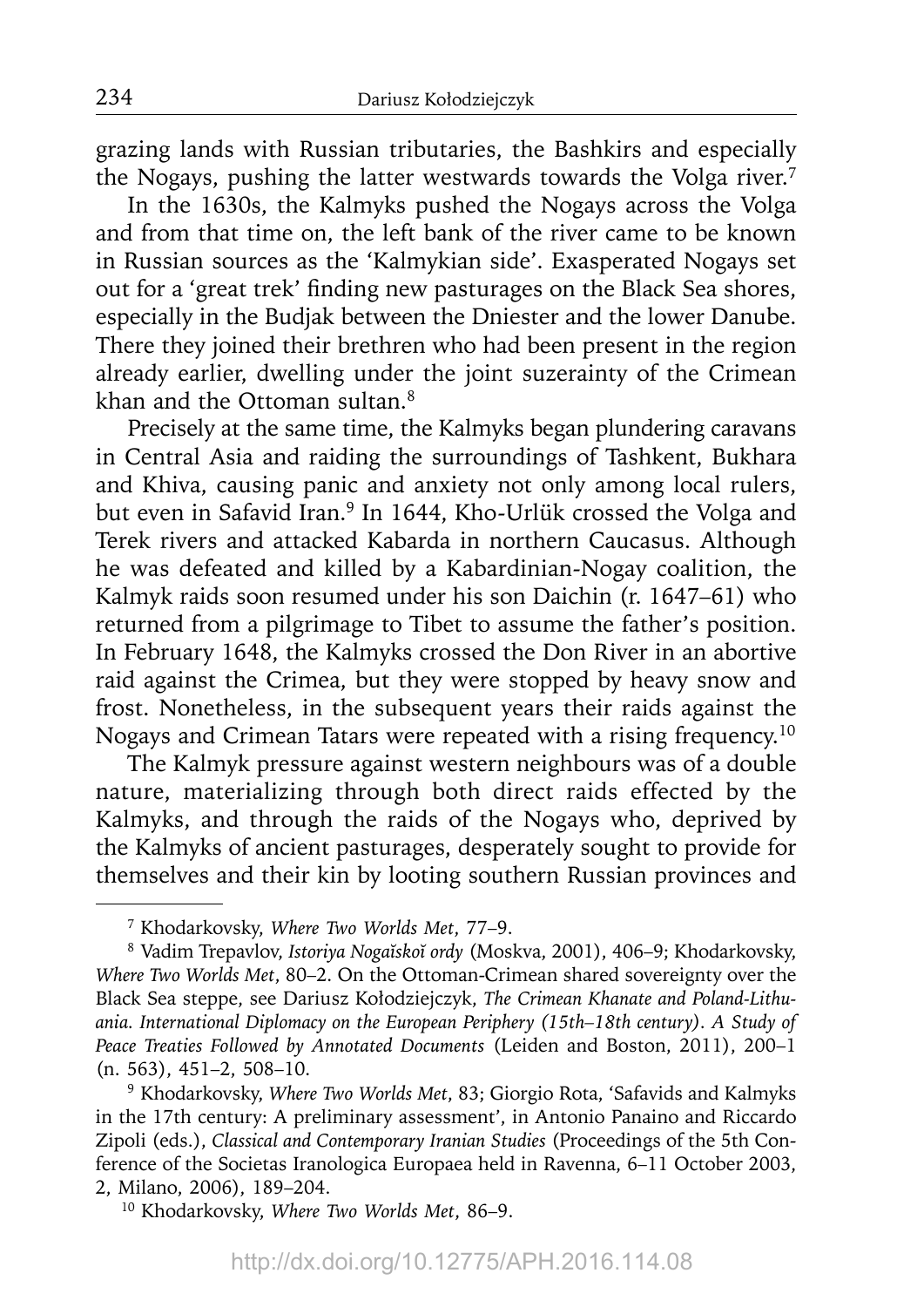the Crimean Khanate.11 Evliya Chelebi, a famous Ottoman traveller who visited the Crimea in 1665, recorded the memory of past Kalmyk raids and the hatred towards the invaders shared by the Crimean Tatars. He also correctly perceived the Kalmyks as the main cause of turbulence among the Nogays who repeatedly raided the Crimean Peninsula kidnapping people and stealing Tatar property.12

## LEGITIMIZING STRATEGIES OF KALMYK RULERS

The Kalmyk challenge to Moscow and Baghchasaray did not merely consist of military force. When the Kalmyks arrived in Siberia in 1606, only eight years had passed since the Russian conquest of this former Genghisid khanate. Although some descendants of Küchüm, the last Siberian khan, were taken as honorary captives to Moscow, others continued to fight and welcomed the opportunity to ally with warlike newcomers. In 1619–20, a marriage was arranged between Küchüm Khan's son, Ishim, and a daughter of Kho-Urlük. The liaison offered the groom a much needed military assistance, at the same time elevating his Kalmyk father-in-law who thus became related to the Genghisid dynasty.13 Marriages of Genghisid princes with the daughters of Kalmyk tribal chiefs were also common in the generation of Küchüm's grandsons and served similar purposes.14

The charisma of Genghisid dynasty among the Mongol-Turkic peoples lasted for several centuries after the death of its founder. According to the 'Genghisid principle', only male descendants of Genghis Khan were entitled to the title of 'khan'. Even the most successful warlords who were not Genghis's male descendants, such

 $11$  On the impact of Kalmyk presence on Russian borderlands and the first reactions of Russian provincial authorities, see Michael Khodarkovsky, *Russia's Steppe Frontier. The Making of a Colonial Empire, 1500–1800* (Bloomington and Indianapolis, 2002), 130–5; Chantal Lemercier-Quelquejay, 'Les Kalmuks de la Volga entre l'Empire russe et l'Empire ottoman sous le règne de Pierre le Grand (d'après les documents des Archives Ottomanes)', *Cahiers du monde russe et soviétique*, vii, 1 (1966), 63–76, esp. 65.

<sup>12</sup>*Evliya Çelebi Seyahatnamesi*, vii (Istanbul, 1928), 498–9, 688–90; see also the Polish annotated translation of the relevant fragments: Zygmunt Abrahamowicz (ed.), *Księga podróży Ewliji Czelebiego (wybór)* (Warszawa, 1969), 212–13, 328–30.

<sup>13</sup> Khodarkovsky, *Where Two Worlds Met*, 78; Vadim Trepavlov, *Sibirskiĭ yurt posle Ermaka. Kuchum i Kuchumovichi v bor'be za revansh* (Moskva, 2012), 66.

<sup>14</sup> Trepavlov, *Sibirskiĭ yurt posle Ermaka*, 85–6.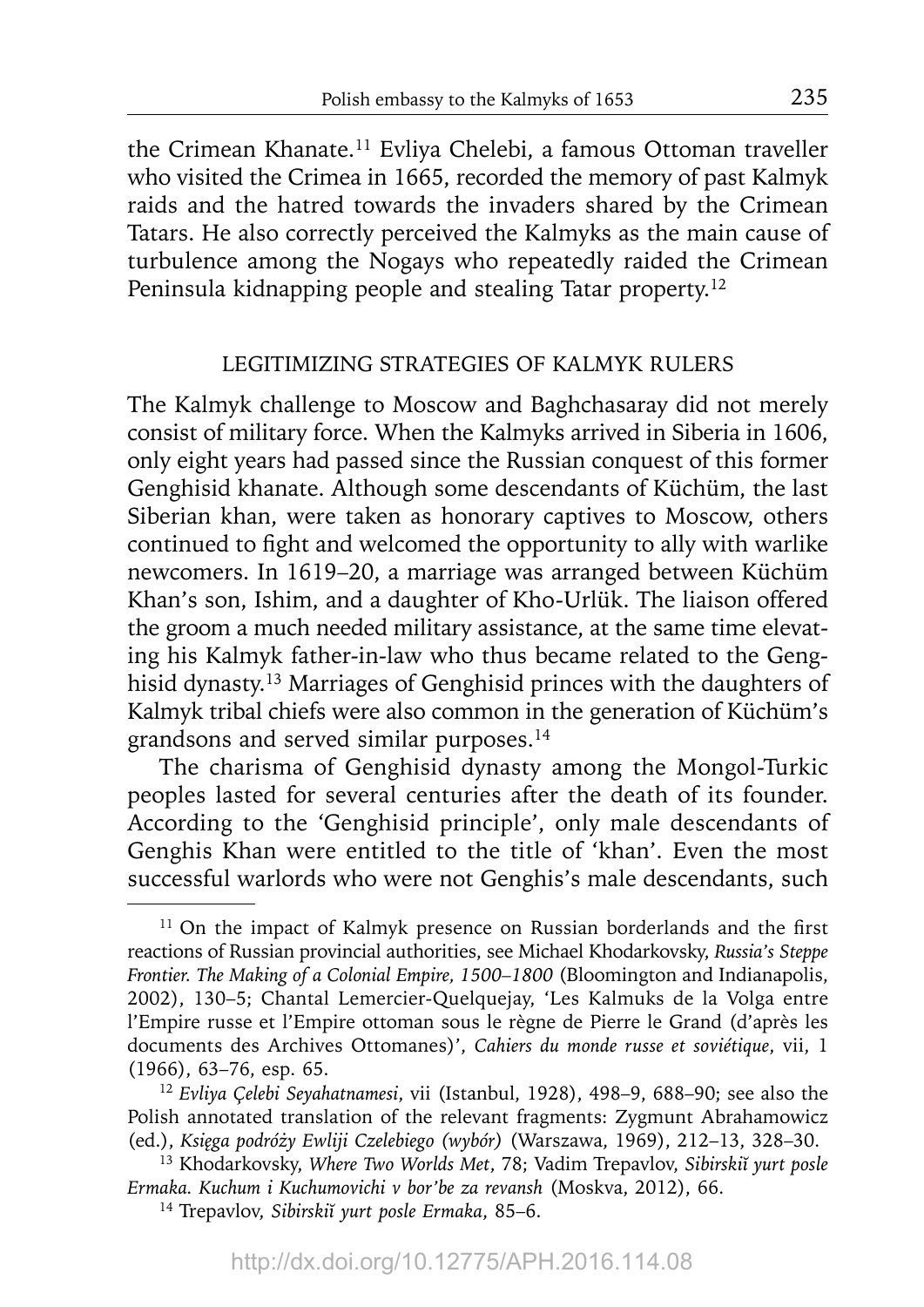as the conqueror of Central Asia – Timur (d. 1405), or the *de facto* rulers of the Golden Horde – Mamay (d. 1382) and Edigü (d. 1419), satisfied themselves with more modest titles such as 'emir'. In order to augment their legitimacy, they typically married Genghisid princesses and maintained at their courts Genghisid puppet princelings, ruling in theory in the latter's name.<sup>15</sup> As we have seen above, this was also the policy of Kho-Urlük. Yet, already his son, Daichin, was not satisfied with the traditional Kalmyk title of 'tayishi' and in his correspondence with Moscow adopted the title of 'khan'.16

This 'usurpation' contained a direct challenge to the Russian tsar, whose rule over Siberia and the Volgine region was still far from secure. It also upset the Crimean khans who still nourished hopes that one day they would recover and reunite the former territories of the Golden Horde, and who maintained contacts with the Bashkirs, the Volgine and the Siberian Tatars well into the midseventeenth century.<sup>17</sup>

What was new in the context of Eastern Europe and western Siberia was that the Kalmyk rulers also owed their legitimacy to the authority of Dalai Lama, the spiritual leader of Tibetan Buddhism.18 Cooperation between Tibetan monks and Mongol rulers preceded the Mongols' conversion to Buddhism and can be dated back to the thirteenth

<sup>17</sup> On the Crimean khans' pretensions to the rule over the Bashkirs and Siberia, proclaimed as late as 1672, see Kołodziejczyk, *The Crimean Khanate and Poland-Lithuania*, 167, 187, 358, 362–3; on the cultural contacts between the Crimea, Siberia and Central Asia in the seventeenth century, see *idem*, 'Popytki vosstanovleniya mongol'skoĭ traditsii v Krymskom khanstve nachala XVII veka: *baĭsa*, *Tat ve Tavgach*', *Zolotoordynskoe obozrenie / The Golden Horde Review*, 3 (2015), 91–101.

18 Miyawaki, 'The legitimacy of khanship', 322–4; Rota, 'Safavids and Kalmyks', 200. In the seventeenth century, also among the eastern Mongols one can observe "the shift of authority from a lay khan to an embodiment of the Buddha's wisdom – reincarnated lama, called in Mongolian *gegegen* (or *gegen*), i.e. 'Serenity'"; cf. Agata Bareja-Starzyńska, *The Biography of the First Khalkha Jetsundampa Zanabazar by Zaya Pandita Luvsanprinlei. Studies, Annotated Translation, Transliteration and Facsimile* (Warszawa, 2015), 88.

<sup>15</sup> Junko Miyawaki, 'The legitimacy of khanship among the Oyirad (Kalmyk) tribes in relation to the Chinggisid principle', in Reuven Amitai-Preiss and David O. Morgan (eds.), *The Mongol Empire and its Legacy* (Leiden, Boston, and Köln, 2000), 319–31, esp. 320; Kołodziejczyk, *The Crimean Khanate and Poland-Lithuania*, 4–5, 444.

<sup>16</sup> Khodarkovsky, *Where Two Worlds Met*, 97; Rota, 'Safavids and Kalmyks', 200; Vadim Trepavlov, *"Belyĭ tsar": Obraz monarkha i predstavleniya o poddanstve u narodov Rossii XV–XVIII vv.* (Moskva, 2007), 157.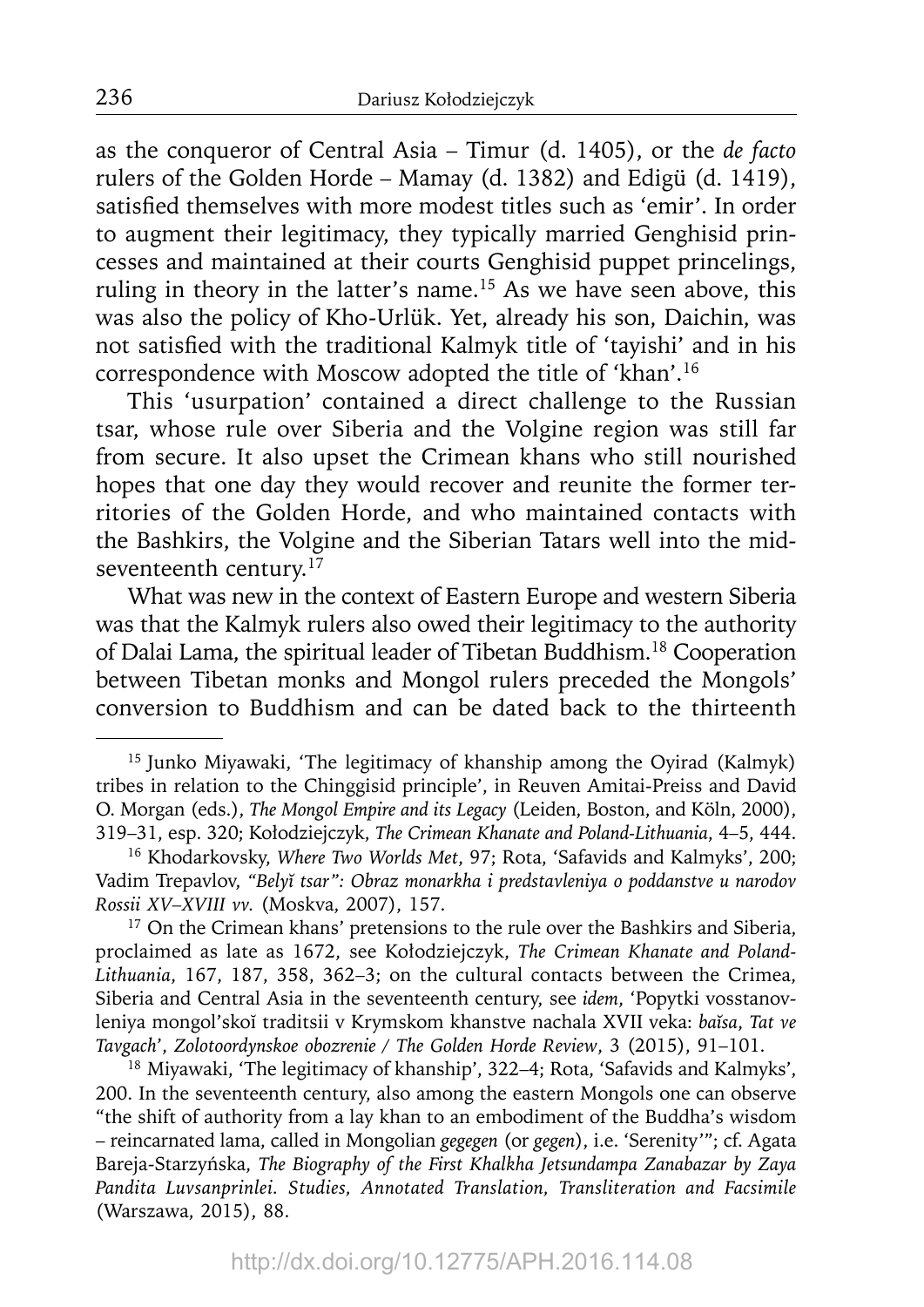century, when a Tibetan monk Chögyal Phagpa was appointed as imperial preceptor by Kubilay Khan. After their conversion *en masse* to Buddhism in the late sixteenth century, eastern Mongols accepted the authority of Dalai Lama (thus named after the Mongolian term for 'ocean'), to be soon followed by western Mongols, the Oirats, who converted to Buddhism in the early seventeenth century.<sup>19</sup> On their part, the Oirats acted as patrons of Tibetan clergy and often intervened in Tibet's internal affairs, hence no wonder that René Grousset compared the Tibetan policy of Oirat rulers to the involvement of Pepin and Charlemagne in Papal Rome.<sup>20</sup> In both cases, political and military patronage was exchanged for spiritual legitimation.

The Torghut Kalmyks who migrated far to the West could not exert such influence in Tibet as their Oirat cousins from the Choros tribe who ruled the Dzungar Empire, yet they also maintained contacts with Dalai Lamas, hosted Buddhist monks in their entourage and performed pilgrimages to Tibet as was already illustrated by the case of Daichin.<sup>21</sup>

The above described 'patchwork' legitimizing strategy of the Kalmyk rulers, composed of military charisma, claimed Genghisid origin (obtained by birth, marriage, or entirely pretended), and heavenly blessing received from Dalai Lama, was nothing unusual as such strategies had been practiced by successful rulers from ancient times.<sup>22</sup> What distinguished the Kalmyks in the context of

 $21$  The immediate reason for the Chinese embassy of 1712–15 to the Torghut Kalmyk ruler Ayuki was the arrangement for a safe trip home of Ayuki's nephew, who had performed pilgrimage to Tibet yet could not return because the road was controlled by hostile Oirat troops of Tséwang Rabdan with whom Ayuki was at war; a detailed report from the embassy, composed by a Manchu envoy Tulishen, is available in English translation by Lord Staunton, a former member himself of the famous British embassy of Lord Macartney to China of 1793; for the description of the fate of the Kalmyk prince, see *Narrative of the Chinese Embassy to the Khan of the Tourgouth Tartars, in the years 1712, 13, 14, & 15, by the Chinese ambassador, and published, by the emperor's authority, at Pekin*, trans. from the Chinese by George T. Staunton (London, 1821), 99–100.

<sup>22</sup> To invoke just three examples: the Ilkhanid rulers in Iran successfully conglomerated the Islamic model of rule with the ancient Persian ideals of kingship and their own Genghisid traditions, cf. Charles Melville, 'The royal image in Mongol Iran', in Lynette Mitchell and Charles Melville (eds.), *Every Inch a King. Comparative* 

<sup>19</sup> Miyawaki, 'The legitimacy of khanship', 322; Svat Soucek, *A History of Inner Asia* (Cambridge, 2000), 167–9.

<sup>20</sup> René Grousset, *L'empire des steppes. Attila, Gengis-khan, Tamerlan* (Paris, 1948), 604.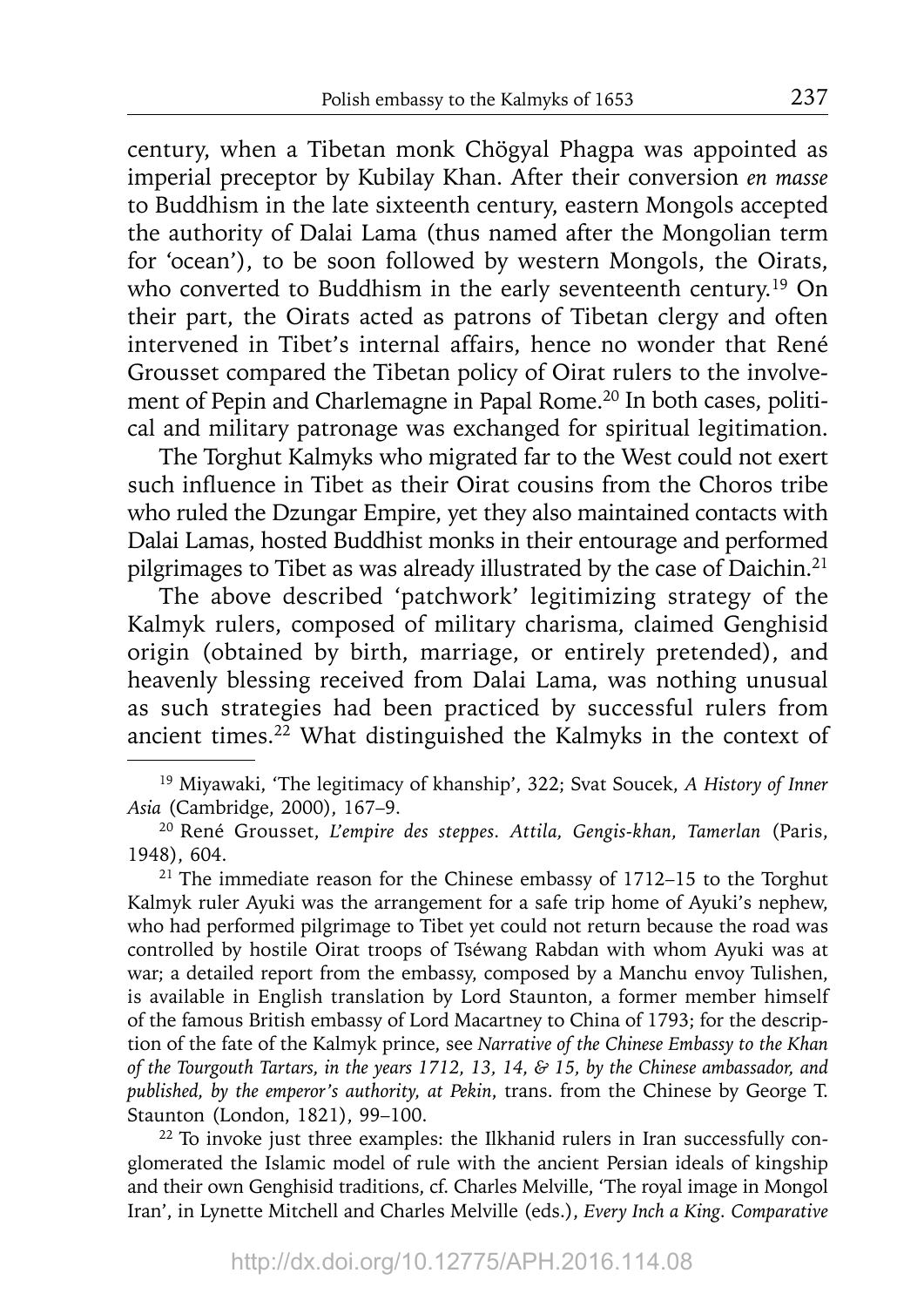seventeenth-century Eastern Europe was that, unlike other nomads of Turko-Mongol extraction who roamed the steppe and claimed Genghisid legacy, the Kalmyks were not Muslims.

# KNOWLEDGE ABOUT THE MONGOLS, KALMYKS AND BUDDHISM IN EARLY MODERN POLAND

Poland was for the first time affected by a Mongol raid in 1241, when Prince Henry II the Pious perished at the battle of Legnica. In the years 1245–7, a Polish Franciscan friar Benedict participated in the embassy of Pope Innocent IV to the Mongols, headed by Giovanni da Pian del Carpine.<sup>23</sup> Also Polish Dominican friars actively participated in the projects of converting steppe nomads or finding the semi-mythical kingdom of Prester John, which excited so much medieval Christian Europe.24

In the early modern era, Poland did not participate in the European expansion overseas which encouraged thousands of young men from Southern and Western Europe to set out for distant and exotic missions. The Polish Catholic Church authorities as well as the Roman Curia preferred to siphon the religious zeal of young Poles towards missionary activity in 'home India', i.e., the eastern provinces of Poland-Lithuania, inhabited by Orthodox Ruthenians. Nonetheless,

23 Jerzy Strzelczyk, 'Mongołowie a Europa. Stolica Apostolska wobec problemu mongolskiego do połowy XIII wieku', in Jerzy Strzelczyk (ed.), *Spotkanie dwóch światów. Stolica Apostolska a świat mongolski w połowie XIII wieku. Relacje powstałe w związku z misją Jana di Piano Carpiniego do Mongołów* (Poznań, 1993), 84–6, 90–1.

<sup>24</sup> On the search for 'Prester John', an imaginary Christian ruler of a Christian kingdom situated somewhere in inner Asia, who was to aid Latin Europeans in their fight against Muslims, see Lev Gumilev, Searches for an Imaginary Kingdom. The *Legend of the Kingdom of Prester John* (Cambridge, 1987).

*Studies on Kings and Kingship in the Ancient and Medieval Worlds* (Leiden and Boston, 2013), 343–69; Akbar, the ruler of Mughal India, elevated his kingly position by fusing Hindu practices with Islamic mysticism, cf. Ebba Koch, 'How the Mughal *pādshāhs* referenced Iran in their visual construction of universal rule', in Peter Fibiger Bang and Dariusz Kołodziejczyk (eds.), *Universal Empire. A Comparative Approach to Imperial Culture and Representation in Eurasian History* (Cambridge, 2012), 194–209, esp. 200; finally, the Ottoman sultans simultaneously presented themselves as Turkic khans, Muslim caliphs, Roman emperors, and the followers of Alexander, Caesar, Chosroes, and Solomon, cf. Dariusz Kołodziejczyk, 'Khan, caliph, tsar and imperator: the multiple identities of the Ottoman sultan', *ibidem*, 175–93.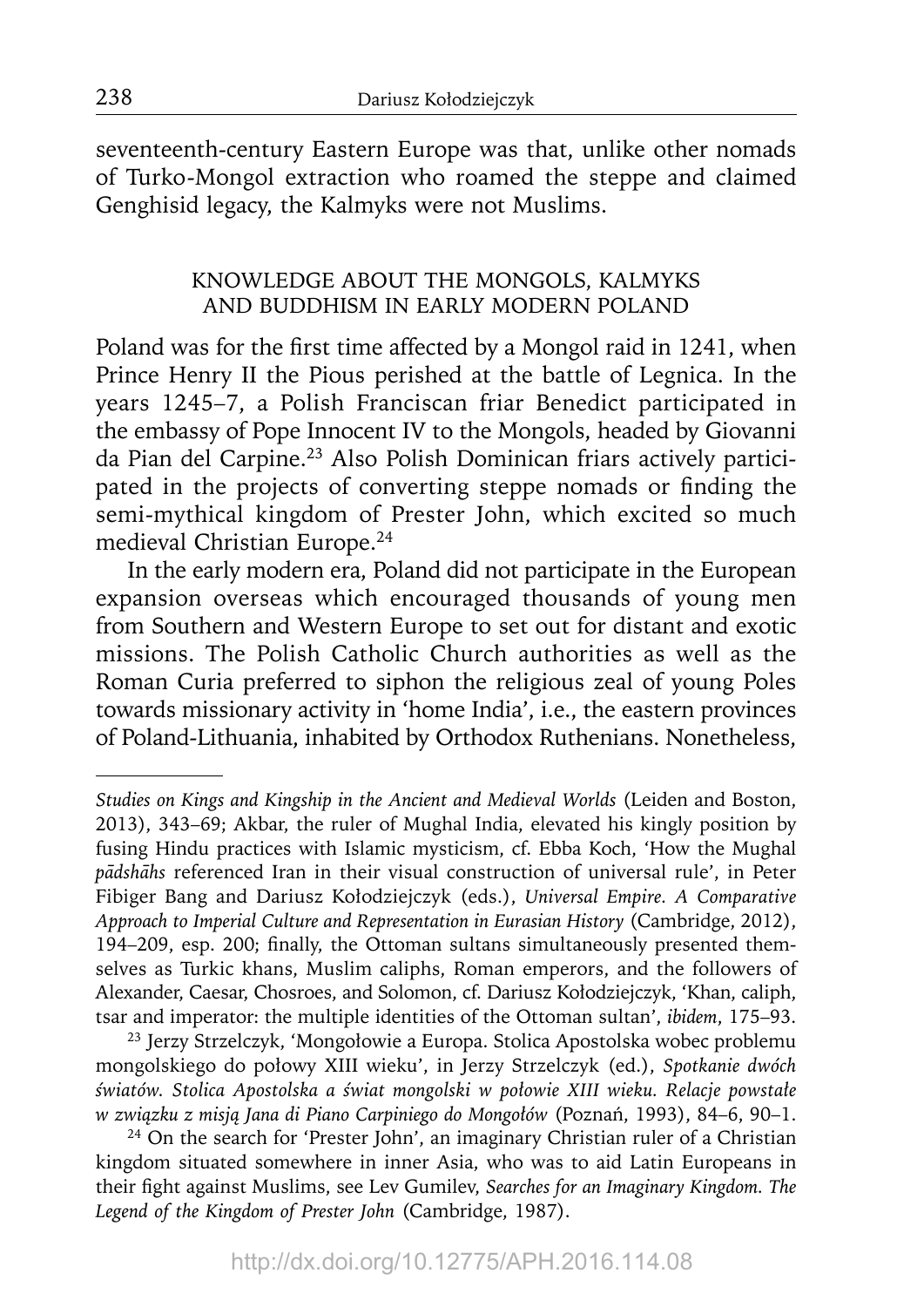a number of Polish Catholics were able to fulfill their dreams and, having joined the orders of Jesuits, Franciscans or Discalced Carmelites, to be sent on missions overseas, including the missions in East Asia.25

In 1628, a Polish Jesuit Fryderyk Szembek published a Polish translation of the description of Tibet by a Portuguese Jesuit António de Andrade. The translation was based on an Italian edition dated 1627, and Szembek himself never travelled to Asia but only acted as a propagandist of missionary activities, yet through this medium a Polish reader received up-to-date information regarding a distant and exotic land. In the booklet, Tibet was presented as a promising mission country, ruled by a benevolent monarch and inhabited by people overwhelmed by a natural aversion towards the 'Mahometan sect'. It thus seemed only a matter of time when pious and clever Jesuit fathers would win over the king and his entourage for the Christian religion and disclose the "magical tricks and lies" that had been diffused by Buddhist lamas.<sup>26</sup>

Nonetheless, when the first news on the arrival of Kalmyks in the Caspian steppe reached Poland, the newcomers' religion and social structure remained a mystery and their cultural affinity with Tibet apparently remained unknown.<sup>27</sup> What mattered for the Polish

<sup>25</sup> Duc Ha Nguyen, *Polscy misjonarze na Dalekim Wschodzie w XVII–XVIII wieku* (Warszawa, 2006), 34–123.

<sup>26</sup> *Tybet wielkie państwo w Azyey, do ktorego oycowie Societatis Iesu nie dawno prze*bywszy, wiarę świętą chrześćianską, błędami wielkimi pogańskimi w nim zfałszowaną, do *iey szczerości przywodzą. To jest krótkie opisanie zwyczaiów, nabożeństwa y wiary narodow tybetskich przez iednego kapłana tegoż zakonu z pism do Wielebnego Oyca swego Generała o tym ztamtąd posłanych, a w Rzymie drukiem światu wszytkiemu ogłoszonych* (Kraków, 1628); on this and other publications by Szembek, see Nguyen, *Polscy misjonarze na Dalekim Wschodzie*, 151–2; the aforementioned publication is also mentioned by Bohdan Baranowski who erroneously renders the Polish publisher's first name as Teofil instead of Fryderyk, cf. *idem, Znajomość Wschodu w dawnej Polsce do XVIII wieku* (Łódź, 1950), 224.

<sup>&</sup>lt;sup>27</sup> Probably the earliest mention of the Kalmyks in Polish literature can be found in the translation of *Sarmatiae Europeae descriptio* by the Italian author Alessandro Guagnini, published in Cracow in 1611. Its Polish translator, Marcin Paszkowski, supplemented the Italian edition with additional paragraphs, including one on the 'Kalmyk Tatars'. According to Paszkowski, the Kalmyks lacked any religion and lived like beasts (*Ci Kalmucykowie nie wiedzieć co są, wiary żadney nie trzymaią, tylko jak bestye za morzem żyjąc …*); see Alexander Gwagnin, *Kronika Sarmacyey Europskiey, w którey się zamyka Królestwo Polskie ze wszystkiemi państwy, xięstwy, y prowincyami swemi, tudzież też Wielkie Xięstwo Lithewskie, ruskie, pruskie, żmudzkie,*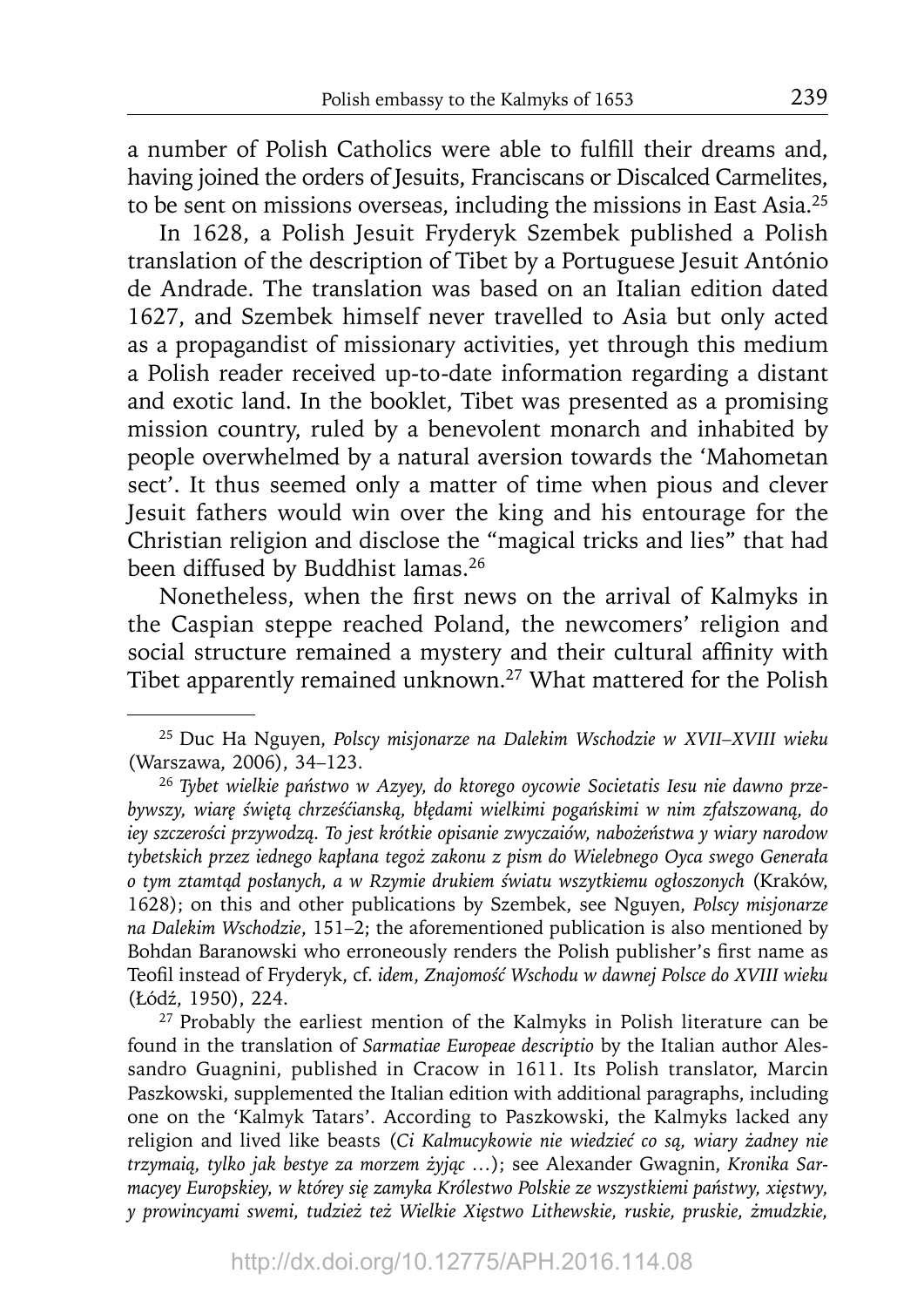court was the Kalmyks' enmity with the Crimean Tatars, whatever its reason. In the years 1648–51, when the Crimean khan Islam III Giray supported a Cossack rebellion led by Bohdan Khmel'nytskyĭ and the Cossack-Tatar allies almost crushed the Polish-Lithuanian Commonwealth, any news about Kalmyk raids against the Crimea were received in Warsaw with the hope for a welcome diversion.28 The situation turned still more dramatic when in June 1652 a Polish army was defeated at Batoh by a joint Cossack-Tatar force. The Polish field hetman, Marcin Kalinowski, and a few thousand Polish nobles and soldiers perished in battle or were taken prisoner and then executed.<sup>29</sup>

## THE POLISH EMBASSY TO THE KALMYKS OF 1653<sup>30</sup>

Even though the Polish court had very vague knowledge about the distant newcomers, it correctly perceived the Kalmyks as valuable potential allies against the Crimean Tatars. In the spring of 1653, it was decided to send Kasper Szymański as an envoy to 'the Kalmyk nation'.31 Szymański was furnished with a written instruction and two

<sup>30</sup> This embassy was first discussed at length by Zygmunt Abrahamowicz whose main findings and conclusions remain largely valid; cf. *idem*, 'The unrealized legation of Kasper Szymański'. Some points found problematic by the present author will be discussed below.

<sup>31</sup> Szymański is known to have also travelled several times to the Crimea, hence apparently he was regarded as a man experienced in the affairs of the steppe. For his mission to the Kalmyks, the envoy was provided with 8,000 florins from the Crown Treasury (*Panu Kasprowi Szymanskiemu do Tatar Kalmudzkich ex Senatus consulto wysłanemu fl . 8000*); see Archiwum Główne Akt Dawnych, Warsaw [hereinafter: AGAD], Archiwum Skarbu Koronnego, Dział II, vol. 51 (expenditures register covering the period between the Diet held at Brest Litovsk in March–April 1653, and the Diet held at Warsaw in February–March 1654), fol. 62b. The fact that in the register the envoy was referred to as *Pan* and not *Jaśnie Wielmożny Pan* like other envoys sent to other courts confirms the thesis of Bohdan Baranowski and Zbigniew

*infl antskie, moskiewskie, y część Tatarów* (Kraków, 1611), book VIII, pt. 1, 17; cf. Zygmunt Abrahamowicz, 'The unrealized legation of Kasper Szymański to the Kalmuks and Persia in 1653', *Folia Orientalia*, xii (1970), 9–23, esp. 12–13.

<sup>28</sup> Baranowski, *Znajomość Wschodu w dawnej Polsce*, 216–17.

<sup>&</sup>lt;sup>29</sup> For a general historical background and further literature, see Kołodziejczyk, *The Crimean Khanate and Poland-Lithuania*, 157–62; Tomasz Ciesielski, *Od Batohu do Żwańca. Wojna na Ukrainie, Podolu i o Mołdawię 1652–1653* (Zabrze, 2007); Dariusz Milewski, *Rywalizacja polsko-kozacka o Mołdawię w dobie powstania Bohdana Chmielnickiego (1648–1653)* (Zabrze, 2011).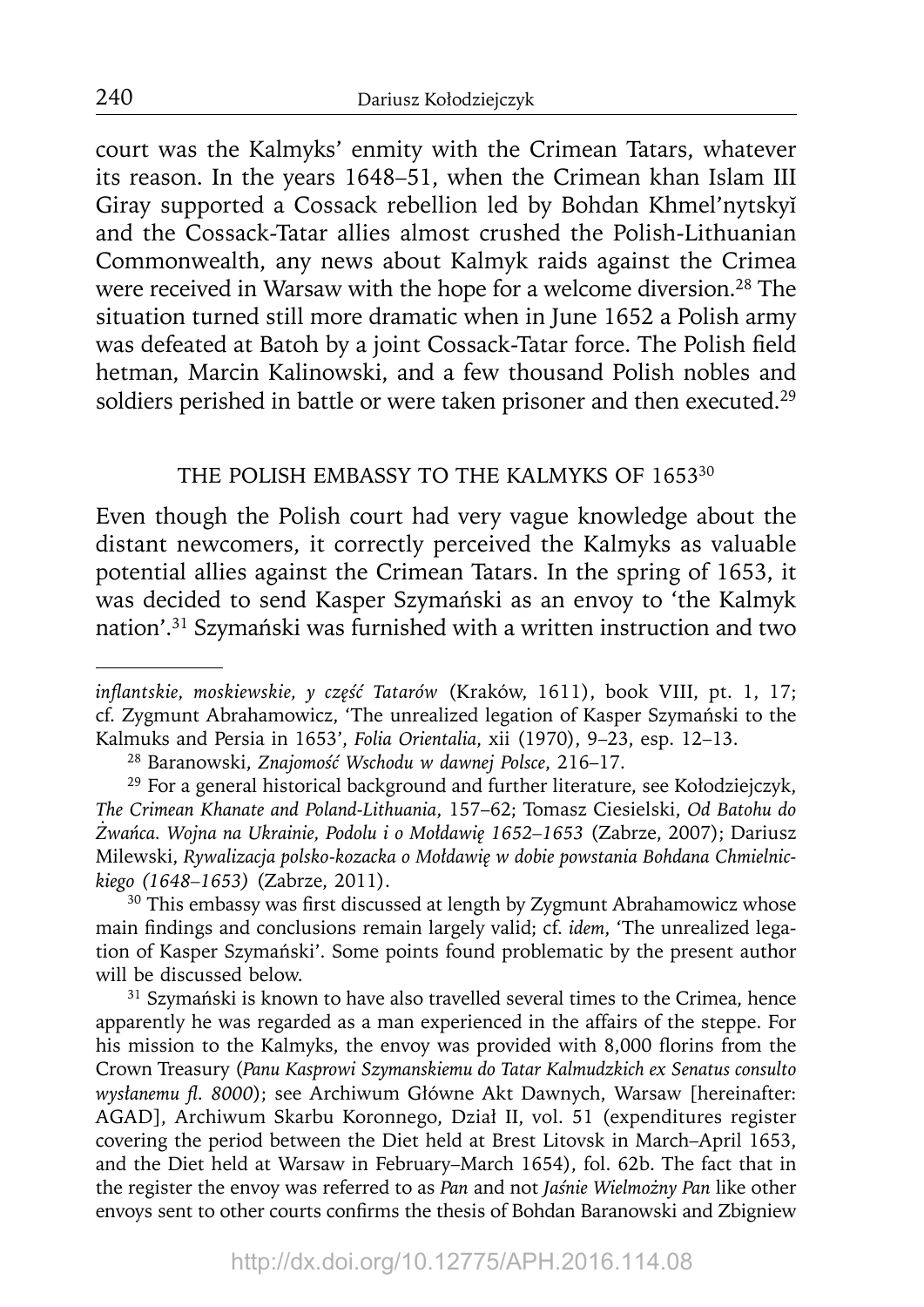letters, one issued by King John II Casimir (r. 1648–68) and another by Crown Chancellor Stefan Koryciński. Ignorance of the power structure within Kalmyk society ensured that the instruction was vaguely worded. Having reached with God's help the Kalmyk ruler's headquarter, the envoy was to ask to be conducted to the "first vizier" in order to salute him and present him with the chancellor's letter (*a stanąwszy tam daj Boże sczęśliwie, pytać się będzie do Wezera najpierwszego, przy którego pozdrowieniu od Jaśnie Wielmożnego Jego Miłości Pana Kanclerza Wielkiego Koronnego list odda Wezerowi służący*). With the aid of this Kalmyk dignitary the envoy was to demand access to "the highest senior *mirza*, 32 or by whatever other name he is called, who

<sup>32</sup>*Mirza* (from Persian *mirzade*, 'emir's son'), also pronounced as *murza*, was a Tatar noble title.

Wójcik, who maintained that Szymański had been born as a commoner, probably a townsman, and ennobled only later in return for his services; cf. Baranowski, *Znajomość Wschodu w dawnej Polsce*, 123, 217; Zbigniew Wójcik, 'Dyplomacja polska w okresie wojen drugiej połowy XVII w. (1648–1699)', in *idem* (ed.), *Historia dyplomacji polskiej*, ii: *1572–1795* (Warszawa, 1982), 275. Paradoxically, the Polish envoy owed his future ennoblement to the same Crimean Tatars whose destruction he was ordered to arrange in 1653. His ennoblement was probably effected in 1656, when a letter of the Crimean vizier Sefer Ghazi Agha asked Chancellor Stefan Koryciński to ennoble Szymański in recognition for his past and current diplomatic services; see the copies of two letters by Sefer Ghazi to Koryciński, in AGAD, Archiwum Koronne Warszawskie [hereinafter: AKW], Dział tatarski, karton [box] 62, teczka [folder] 52, p. 2, and 54, pp. 2–3 (although the copies are dated 1654, they apparently should be dated 1656 since the Crimean vizier invoked Polish victories in the war with Sweden, which had begun only in 1655). Both letters refer to the same embassy performed by Szymański, who is mentioned by name, and also refer to his previous missions to the Crimean court of 1649. In the second letter, the vizier explicitly asked on his own behalf and on behalf of the khan that Szymański be ennobled for his past and current services as a mediator between the two courts (*aby za zaleceniem Chana Jego Miłości i moim jako dobrze zasłużony i za przeszłego państwa Chana Jego Miłości i teraźniejszego i teraz za sczęśliwego panowania jego był nobilitowany*). Admittedly, in the royal instruction of 1653 given to Szymański for his embassy to the Kalmyks (cf. n. 34 below), he is titled *urodzony* (a Polish equivalent for Latin *generosus*) and *slachetny* (noble) whereas a townsman would have been titled *sławetny* (a Polish equivalent for Latin *famatus*). It is nonetheless likely that the instruction reflected standard formulas and chancery language with no regard to the envoy's status. Unfortunately, no information on Szymański can be found in the monumental edition compiled by Barbara Trelińska, which lists 2595 ennoblements effected in the years 1419–1794; cf. Barbara Trelińska (ed.), *Album armorum nobilium Regni Poloniae XV–XVIII saec. Herby nobilitacji i indygenatów XV–XVIII w.* (Lublin, 2001).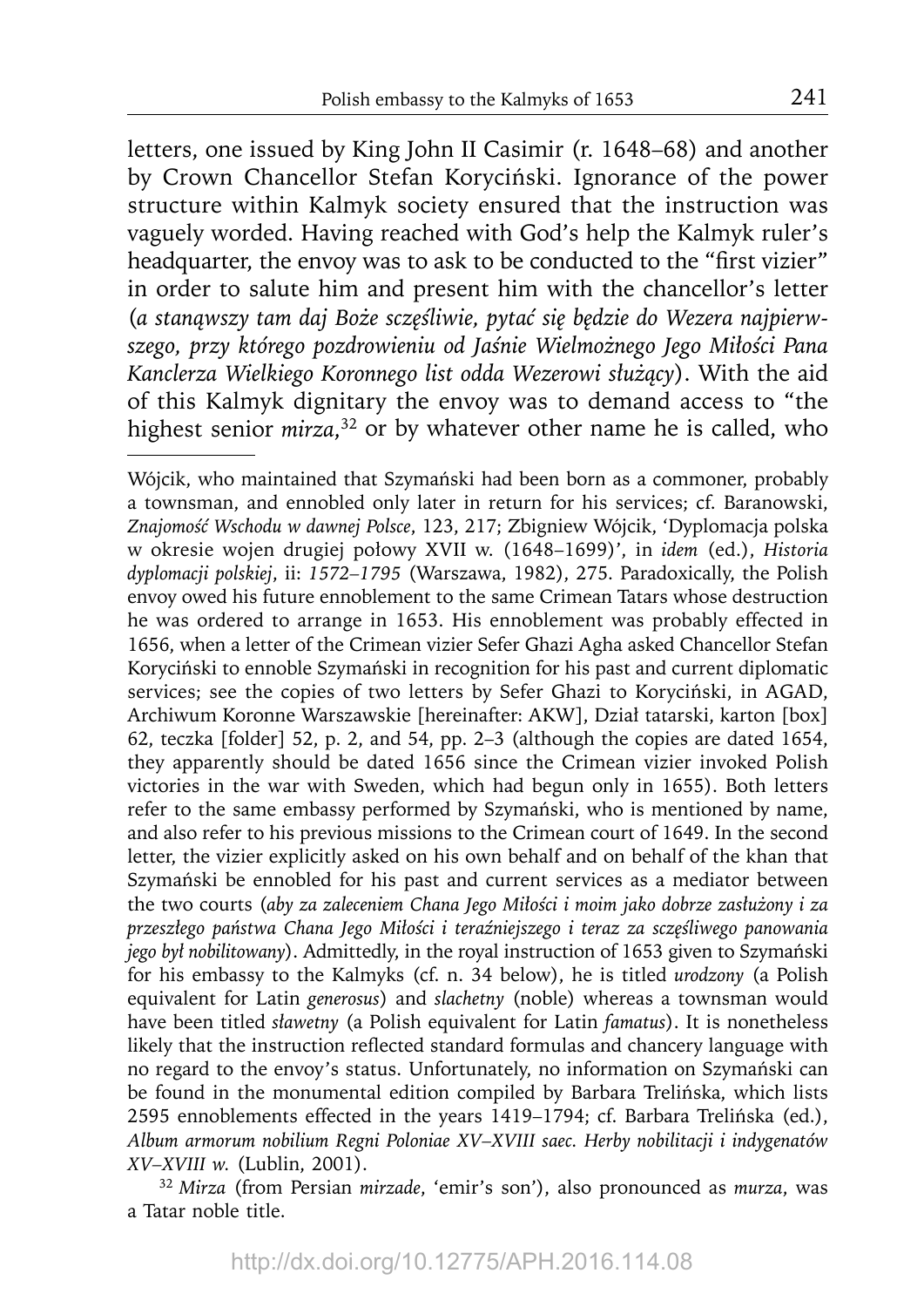rules over these states" (*przez którego do Najwyższego Starszego Murzy albo też jakim go imieniem zowią innym, ktory temi państwy rządzi, o przystęp starać się będzie*). Having obtained an audience with "the highest ruler of the Kalmyk nations" (*najwyższy rządca narodów kałmuckich*), Szymański was to deliver him the royal letter, salute him and the Kamyk elders on behalf of the king and disclose the details of the mission which for security reasons were not contained in the letters.

The Polish envoy was to deplore the ingratitude of the Crimean khan Islam III Giray (r. 1644–54), who having been once prisoner in Poland had been set free after a Polish-Tatar reconciliation and yet had allied with the Cossack rebels and attacked Poland.33 Interestingly, the instruction remained silent concerning the recent humiliating Polish defeat at Batoh (1652), but invoked the Polish victory over the Cossack-Tatar troops obtained in 1651 at Berestechko, when Islam Giray had fled the battlefield, apparently with the intention of presenting the Poles as valuable allies and not as constant losers. Szymański was to incite the Kalmyks to invade the Crimea, precisely at the time when the Tatars would set out for a new campaign against Poland so the peninsula would remain defenceless. In return, the king offered a military subsidy of 50,000 thalers. Most interestingly, the Polish royal court offered the Kalmyks to settle in the Crimea and to assist them to keep their conquest in the future. To quote the royal instruction:

Hence the Kalmyk nation not only stands before an opportunity to obtain rich spoils from the enemy, but also to seize the Crimean state which from the ancient times had belonged to the Kalmyk nation [*sic* – DK]. And if with God's blessing they capture the Crimea, His Royal Majesty promises to keep the Kalmyk nation in the possession of this state with the force of his troops, and thereafter to conclude with [this nation] a perpetual alliance on behalf of his own, his successors, and his states. (*W czym nie tylko podaje się okazyja narodowi kalmuckiemu obfi tych korzyści z nieprzyjaciela, ale też i samego osiągnienia Państwa Krymskiego, z dawna narodowi kalmuckiemu służącego. … A posczęści li Pan Bóg, że Krym będą mogli opanować, obiecuje Jego Królewska Miłość siłami wojsk swoich przy tym państwie zatrzymywać naród kałmucki, i z nim napotem wiecznie z sobą i z następcami swemi i państwy zawrzeć przymierze*.)34

<sup>33</sup> On Islam Giray's captivity in Poland in the years 1629–34, see Kołodziejczyk, *The Crimean Khanate and Poland–Lithuania*, 139–40, 237, 891.

<sup>34</sup> AGAD, AKW, Kałmuckie [the Kalmyk section], sign. 41b/10; in fact, the Kalmyk section merely consists of three documents in Polish, all pertaining to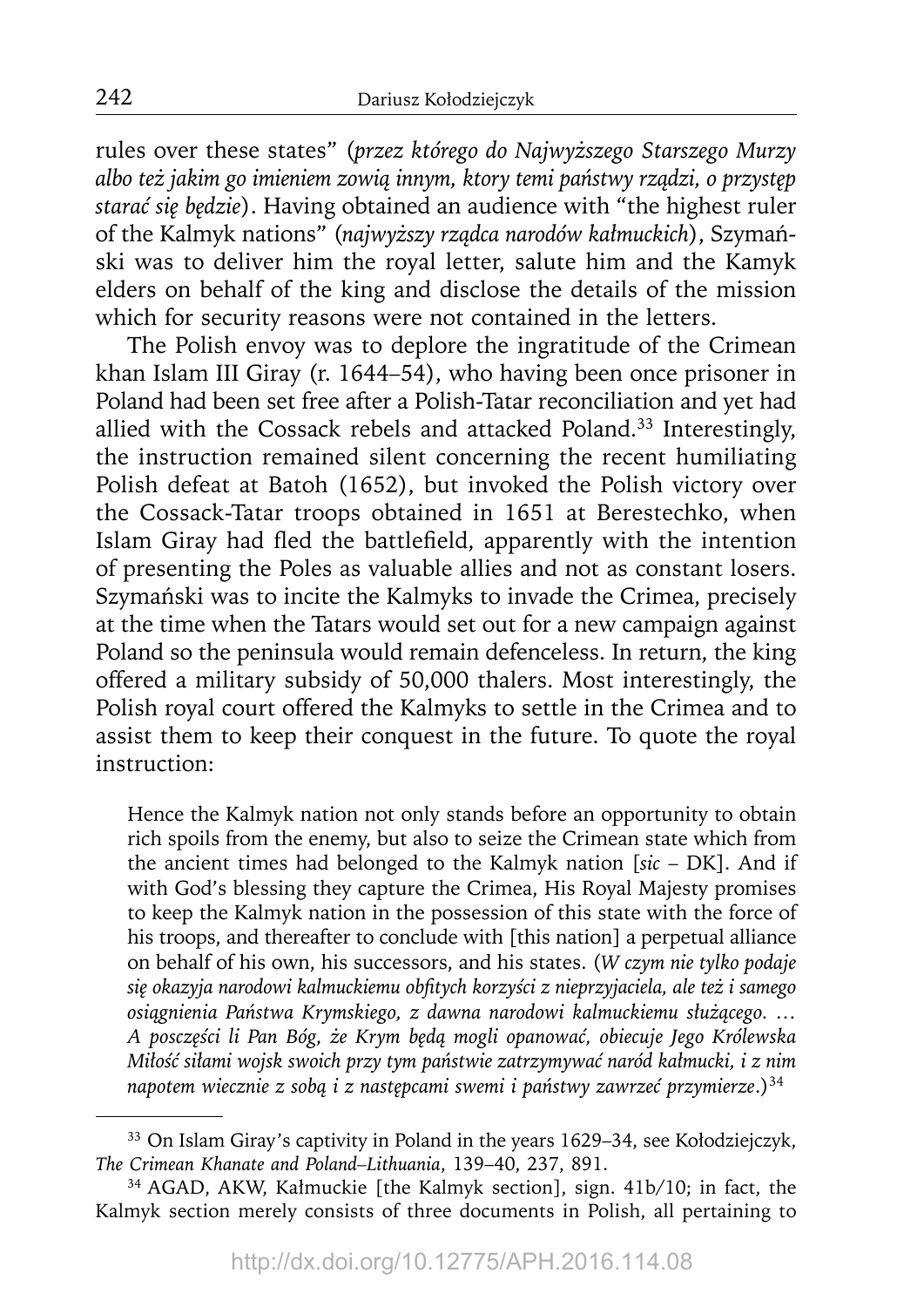## TWO POLISH LETTERS TO THE KALMYK ELDERS – THEIR LANGUAGE AND CONTENTS

Bohdan Baranowski, who studied Szymański's embassy to the Kalmyks over sixty years ago, knew only the Polish-language copies of the letters by the Polish king and chancellor, which were entered along with the royal instruction into the Legation Books (*Libri Legationum*) of the Polish Crown Register (*Metrica Regni Poloniae*).35 The Polish historian also knew that the proper letters had been composed in Turkish since the Polish copy of the chancellor's letter contained a heading which referred to its translation from Turkish (Copia listu ... *z tureckiego na polski przetłumaczonego*).36 Yet Baranowski considered both Turkish originals to be lost. $37$  In fact, they have both been preserved in the Czartoryski Library in Cracow, in a collection of Oriental documents that had once been held in the Polish Crown Archives.<sup>38</sup>

<sup>35</sup>*Ibidem*, fols. 84b (*List od Króla Jego Miłości polskiego do tychże kałmuckich Tatarów*) and 85a (*Copia listu od Jaśnie Wielmożnego Jego Miłości pana kanclerza najwyższego koronnego do Kałmuków z tureckiego na polski przetłumaczonego*); earlier drafts of these two letters, written in less diligent handwriting, are preserved in AGAD, AKW, Kałmuckie, sign. 41b/9.

<sup>36</sup> In spite of the heading, it is doubtful whether the Polish copies were indeed translated from Turkish. For instance, the Polish version of the royal letter contains the full and proper *intitulatio* of John Casimir whereas in the Turkish version the title of the grand duke of Lithuania is missing (cf. n. 52 below). One would rather expect that original drafts were composed in Polish and only later translated into Turkish. The Polish drafts were then copied into the Legation Books, yet the chancellor's letter obtained an erroneous heading which suggested that it had been translated from Turkish.

37 Baranowski, *Znajomość Wschodu w dawnej Polsce*, 217–18.

38 Biblioteka Czartoryskich, Kraków [hereinafter: Bibl. Czart.], ms. 609, nos. 37–8, pp. 293–4, 301–2. They are correctly described in the typewritten catalogue by Abrahamowicz, prepared in 1954; only its section has been published so far as *Katalog dokumentów tureckich. Dokumenty do dziejów Polski i krajów ościennych w latach 1455–1672* (Warszawa, 1959), whereas a larger part has for decades remained forgotten and unknown to scholars, only recently rediscovered by Tadeusz Majda and the present author in the library of the Oriental Faculty of the University

Szymański's embassy, namely the royal instruction and two drafts of the letters by the king and the chancellor addressed to Kalmyk leaders; these three documents are also entered in clear copies in AGAD, Metryka Koronna, Libri Legationum, no. 33, fols. 83b–85a; for the royal instruction, see 83b–84a. The instruction is vaguely dated "in the year 1653" (*Anno Domini 1653*), yet a more precise dating can be established thanks to the date that figures in the royal letter: 29 April 1653 (see below).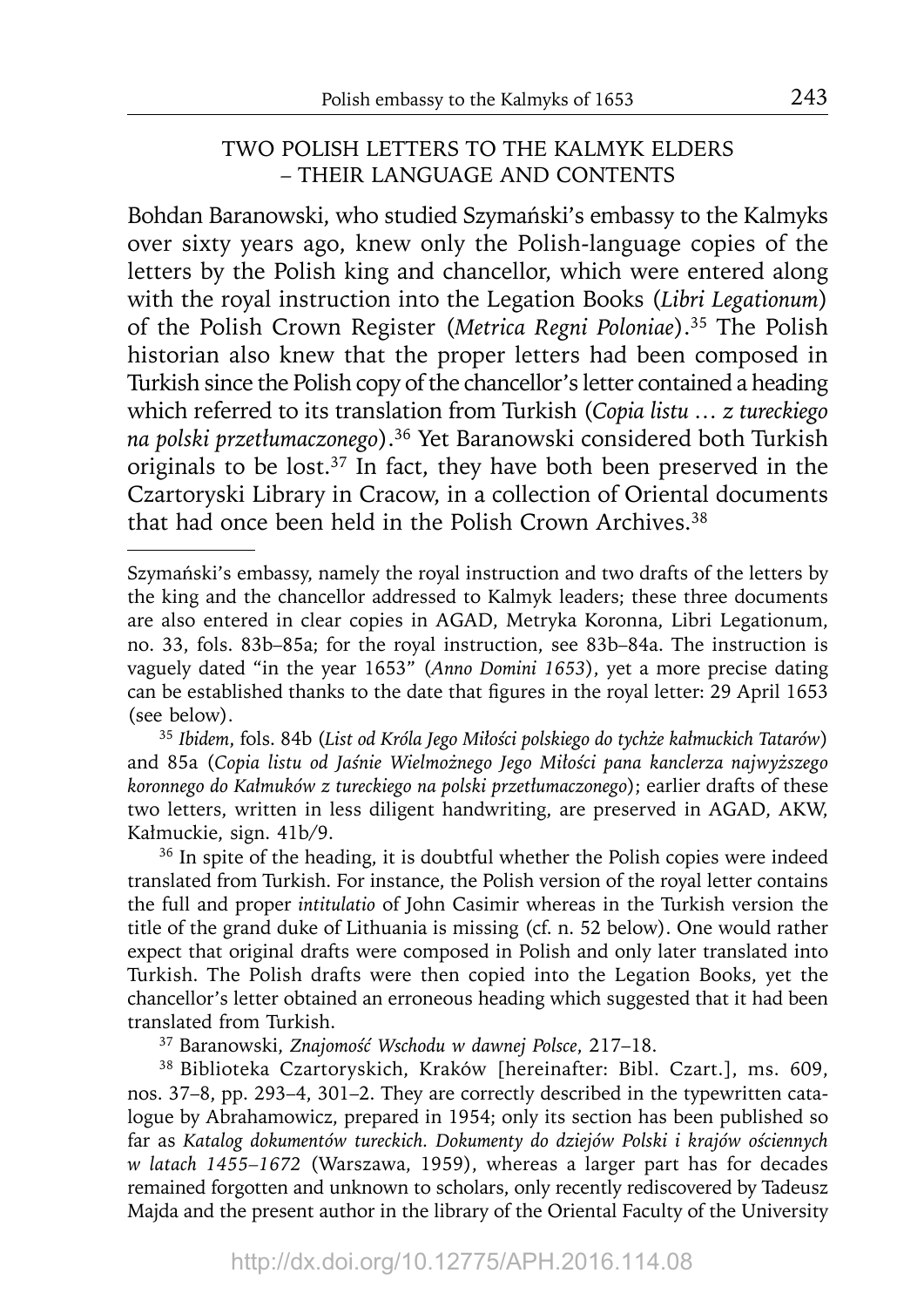The choice of a Turkic language and the Arabic script for the Polish royal correspondence with the Kalmyks should not come as a surprise. Edward Keenan stressed the importance of Central Asian Turkic as *the* language of steppe diplomacy, which in the late medieval and early modern era connected immense territories extending from Cairo to Peking and from Vilnius to Delhi, and compared it to "the Latin of this world".39 Russian tsars issued letters in Turkic both to their own subjects in Siberia and to the neighbouring rulers in the Crimea, Central Asia, and Mongolia, often providing these letters with illustrated monograms in Arabic script styled after the *tughra*s of the Crimean khans. $40$  Letters in the Arabic script, in Tatar or Turkish, are also known to have been issued in the Lithuanian and Polish chanceries, yet at the moment the two letters to the Kalmyks, described in the present article, are the only specimens of this genre that have come down to our times.<sup>41</sup>

For the Kalmyks, the fact that the Polish court addressed them in Arabic script must have been quite natural. Arabic was also the standard script in which they were addressed by the Russian tsars whose correspondence was drawn by Tatar translators employed at the Kremlin chancery.<sup>42</sup> Only by the late seventeenth century, the

of Warsaw. These originals are also invoked in Abrahamowicz, 'The unrealized legation of Kasper Szymański', 16, and Kołodziejczyk, *The Crimean Khanate and Poland-Lithuania*, 244–5.

<sup>&</sup>lt;sup>39</sup> Edward Keenan, 'Muscovy and Kazan: Some introductory remarks on the patterns of steppe diplomacy', *Slavic Review. American Quarterly of Soviet and East European Studies*, xxvi, 4 (1967), 548–58, esp. 550.

<sup>40</sup> Kołodziejczyk, *The Crimean Khanate and Poland-Lithuania*, 224; Sagit Faizov [Faiz], *Tugra i vselennaya. Mokhabbat-name i shert-name krymskikh khanov i printsev v ornamental'nom, sakral'nom i diplomaticheskom kontekstakh* (Moskva and Bakhchisaraĭ, 2002), 27–9.

<sup>41</sup> Kołodziejczyk, *The Crimean Khanate and Poland-Lithuania*, 242–5. One can hardly agree with Abrahamowicz who resigned from the linguistic analysis of the two letters having resolved that "the great number of errors in these texts makes their translation into English quite difficult, and even a commentary would be too bulky since the significance of these letters for Orientalists is not so high". The very fact of their uniqueness justifies scholarly interest in their form and contents as well as the types of errors committed by their writer. The present author prepares their full edition that will be accompanied by an English translation.

<sup>&</sup>lt;sup>42</sup> Cf. a Russian copy of the letter by Tsar Mikhail Romanov which was delivered to Kalmyk elders by the Russian envoy to Persia Mikhail Tikhanov, dispatched from Moscow in November 1613; the original letter was "written in the Tatar script"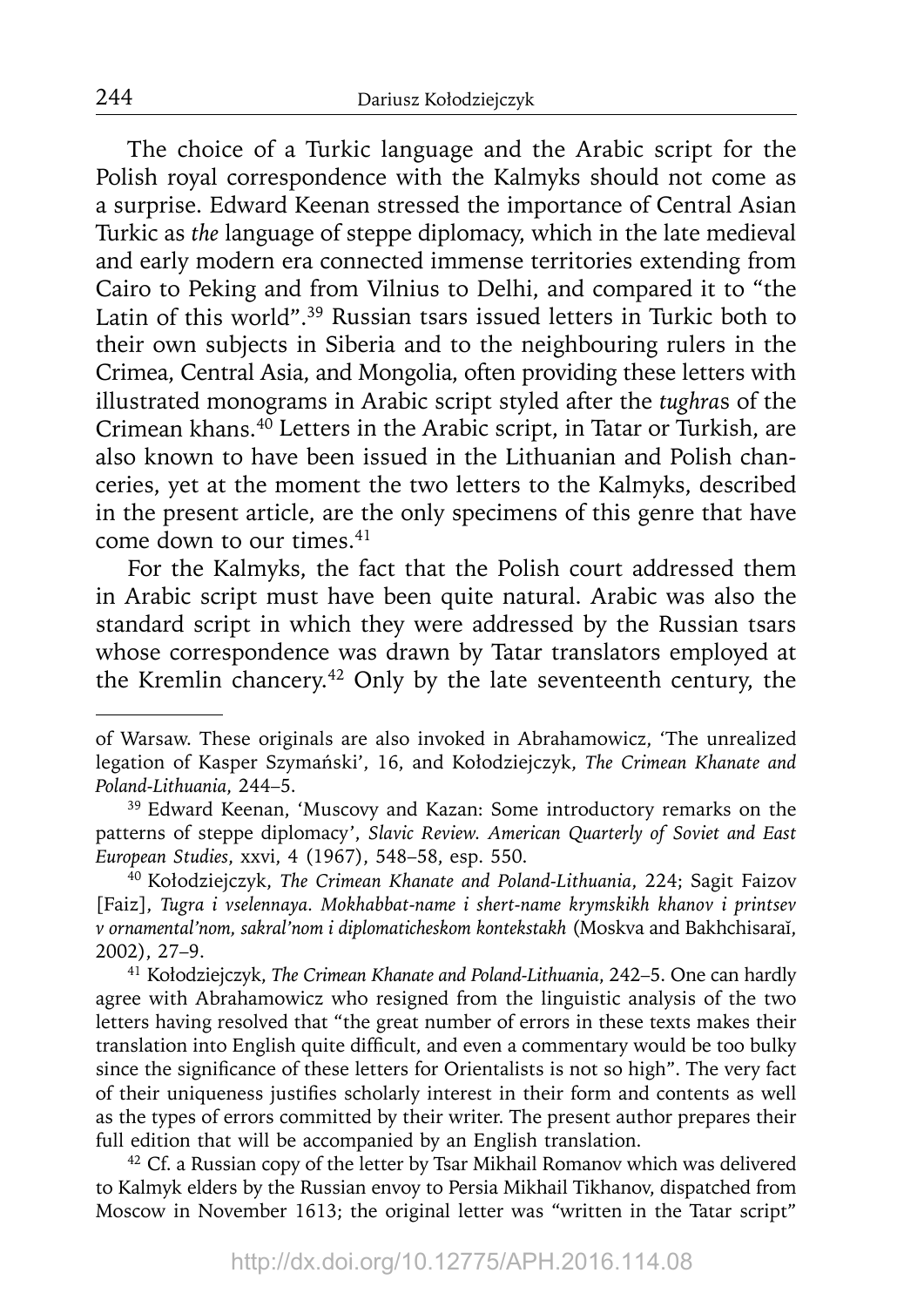Russian chancery also began to employ translators fluent in the socalled 'clear script' (*todo bichig*), created in 1648 by an Oirat Buddhist monk Zaya Pandita Namkhaijamts with the aim to record the Oirat-Kalmyk dialect.<sup>43</sup>

While the 'clear script', derived from the Uighur-Mongolian alphabet, initially served mainly to spread the Buddhist teachings, the Kalmyk rulers continued to use Turkic languages and the Arabic script as the media of foreign communication. They also frequently appointed Muslims as their envoys to foreign courts: Bukharans, Turkmens, Nogays and other Muslims in the Kalmyk service are known to have been sent in embassies not only to Muslim capitals such as Isfahan or Istanbul, but also to Moscow.<sup>44</sup>

One notable difference was that the letters of the Polish king and chancellor, addressed to Kalmyk leaders, were not worded in a Kipchak Turkic dialect that was widely understood in the steppe, but in a quite sophisticated Ottoman Turkish.<sup>45</sup> A possible reason was that, unlike

43 Trepavlov, *Istoriya Nogaĭskoĭ ordy*, 651; Khodarkovsky, *Where Two Worlds Met*, 63–7. Zaya Pandita, Namkhaijamts (1599–1662) spent most of his life in Tibet and Dzungaria, but he also paid visits to the Volgine Kalmyks and was highly revered by Daichin and his entourage; see *ibidem*, 102. On his visits in the camp of the Torghut Kalmyks in the years 1645 and 1656, see 'Biografija Zaja-Pandity', in *Kalmytskie istoriko-literaturnye pamyatniki v russkom perevode* (Elista, 1969), 164, 177. For his biography, see Hidehiro Okada and Junko Miyawaki-Okada, 'The biography of Zaya Pandita, the greatest Oirad monk', in Johan Elverskog (ed.), *Biographies of Eminent Mongol Buddhists (PIATS 2006: Proceedings of the Eleventh Seminar of the International Association for Tibetan Studies, Königswinter 2006)* (Halle, 2008), 29–48. He should not be confused with Zaya Pandita Luvsanprinlei (1642–1715), a Khalkha Buddhist monk who also bore the honorary title of Zaya Pandita; see Bareja-Starzyńska, *The Biography of the First Khalkha Jetsundampa Zanabazar*, 23–31, 49–50.

44 Rota, 'Safavids and Kalmyks', 199–201.

45 Abrahamowicz, who did not try to identify the translator merely referring to him as "an unknown interpreter of the Crown Chancellery", entirely dismissed his skills by pointing to "the great number of different errors … in spelling, phraseology, and style" and by observing that the letter was written "by an unskilled hand"; see *idem*, 'The unrealized legation of Kasper Szymański', 16, 23. Yet this opinion is too harsh, even though some errors, untypical phrases, and calligraphic peculiarities in the Ottoman *divani* script suggest that the letters were penned by a foreigner.

<sup>(</sup>*napisav tatarskim pismom*), i.e. in a Tatar dialect recorded in Arabic script; see Nikolaĭ Veselovskiĭ (ed.), *Pamyatniki diplomaticheskikh i torgovykh snosheniĭ Moskovskoĭ Rusi s Persieĭ*, ii: *Tsarstvovanie Borisa Godunova, Vasiliya Shujskago i nachalo tsarstvovaniya Mikhaila Feodorovicha* (St. Peterburg, 1892), 259–60.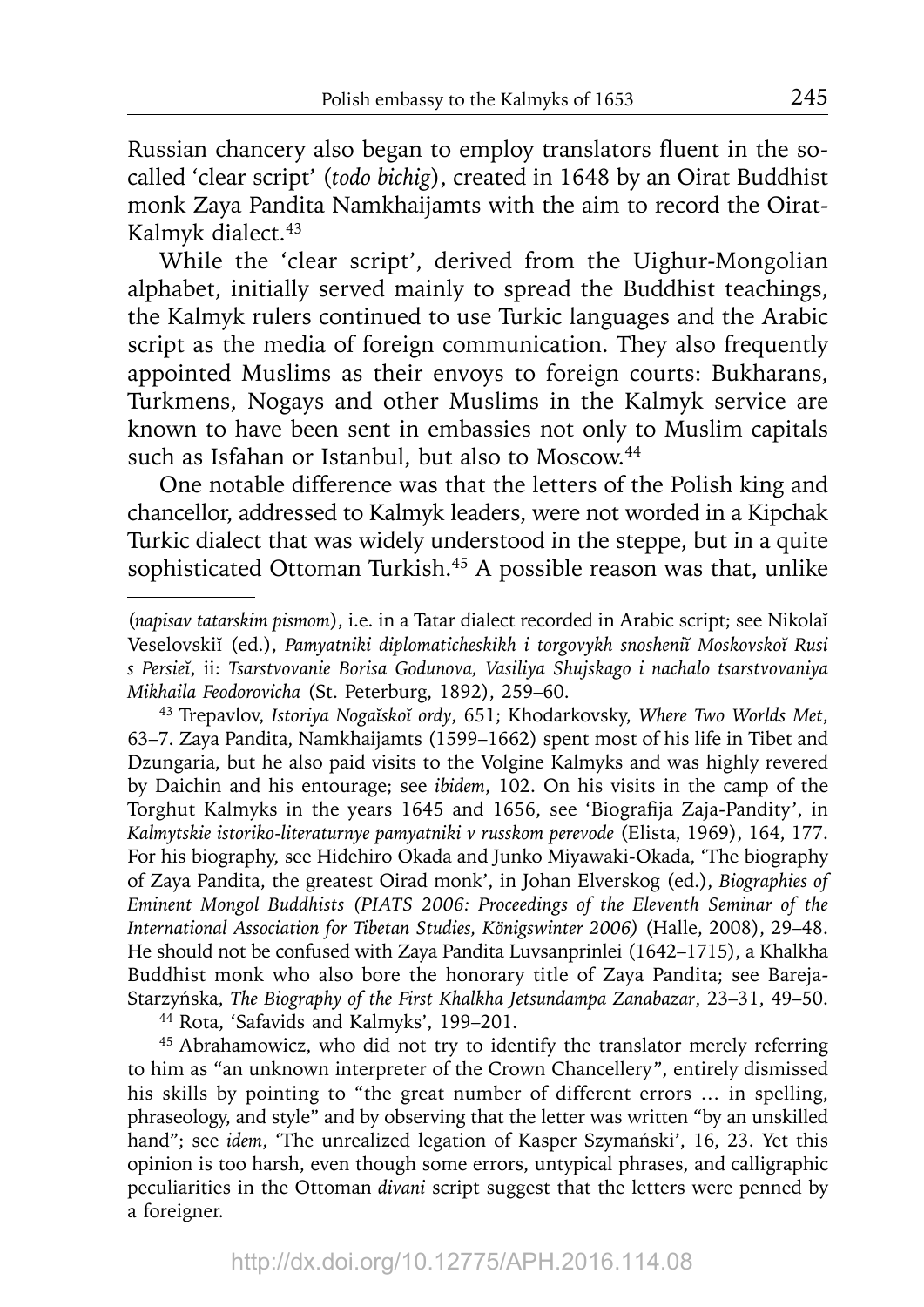in Moscow where Oriental translators were mostly recruited from among Volgine Tatars, if any Oriental translator was to be found in Warsaw, it was more likely that this translator would have been trained in the language of the Ottoman chancery.<sup>46</sup> The most likely personage who might have drafted and penned the Turkish letters of the Polish king and chancellor was Wojciech Bieczyński, the Crown translator of Oriental languages of the time.<sup>47</sup> Yet even Baranowski, who praised Bieczyński's practical language skills and regarded him as the only mid-seventeenth-century Polish diplomat who knew Oriental languages well, seriously doubted whether Bieczyński was able to read the Arabic script, let alone write it.<sup>48</sup> Judging by the fact that both letters are written in a fairly trained hand, in the *divani* script that was commonly used in Ottoman chanceries, and contain only minor orthographic mistakes, one cannot entirely exclude the possibility that the letters were composed by an Ottoman prisoner held in Poland, or even commissioned in an Ottoman provincial border chancery by a Polish envoy or agent.<sup>49</sup> Yet, given the fact that the prospective Polish-Kalmyk alliance was directed against the Ottoman vassals, and that such a commission would have required some time whereas the task was urgent, such possibility is not very likely.

The *intitulatio* of the Polish king contained in the royal letter was almost literally copied from the *inscriptio* of Ottoman letters referring

<sup>46</sup> In the mid-seventeenth century, incoming Ottoman as well as Crimean Tatar correspondence to the Polish court was written predominantly in Ottoman Turkish. On the ratio between Kipchak and Oghuz elements and the Ottomanization of the Crimean chancery, see Kołodziejczyk, *The Crimean Khanate and Poland- -Lithuania*, 223–9.

<sup>&</sup>lt;sup>47</sup> Bieczyński figures in the same Crown Treasury expenditures register from the period between April 1653 and February 1654 which also lists the expenses for Szymański's mission to the Kalmyks. For his translator services, Bieczyński was paid 1200 fl orins (*Jego Miłości Panu Woyciechowi Bieczynskiemu tłumaczowi Jego Królewskiej Miłości ex Senatus consulto fl . 1200*); see AGAD, Archiwum Skarbu Koronnego, Dział II, vol. 51, fol. 68a.

<sup>48</sup> Baranowski, *Znajomość Wschodu w dawnej Polsce*, 121–3; see also Bieczyński's short biography by Eugeniusz Latacz in *Polski Słownik Biografi czny*, v (Kraków, 1935), 22–3.

<sup>49</sup> Similarly, when in 1656 the Crimean khan Mehmed IV Giray resolved to send a letter to the ruler of Brandenburg, he asked a Polish envoy then present at his court to help compose this letter in Latin; Baranowski, *Znajomość Wschodu w dawnej Polsce*, 128.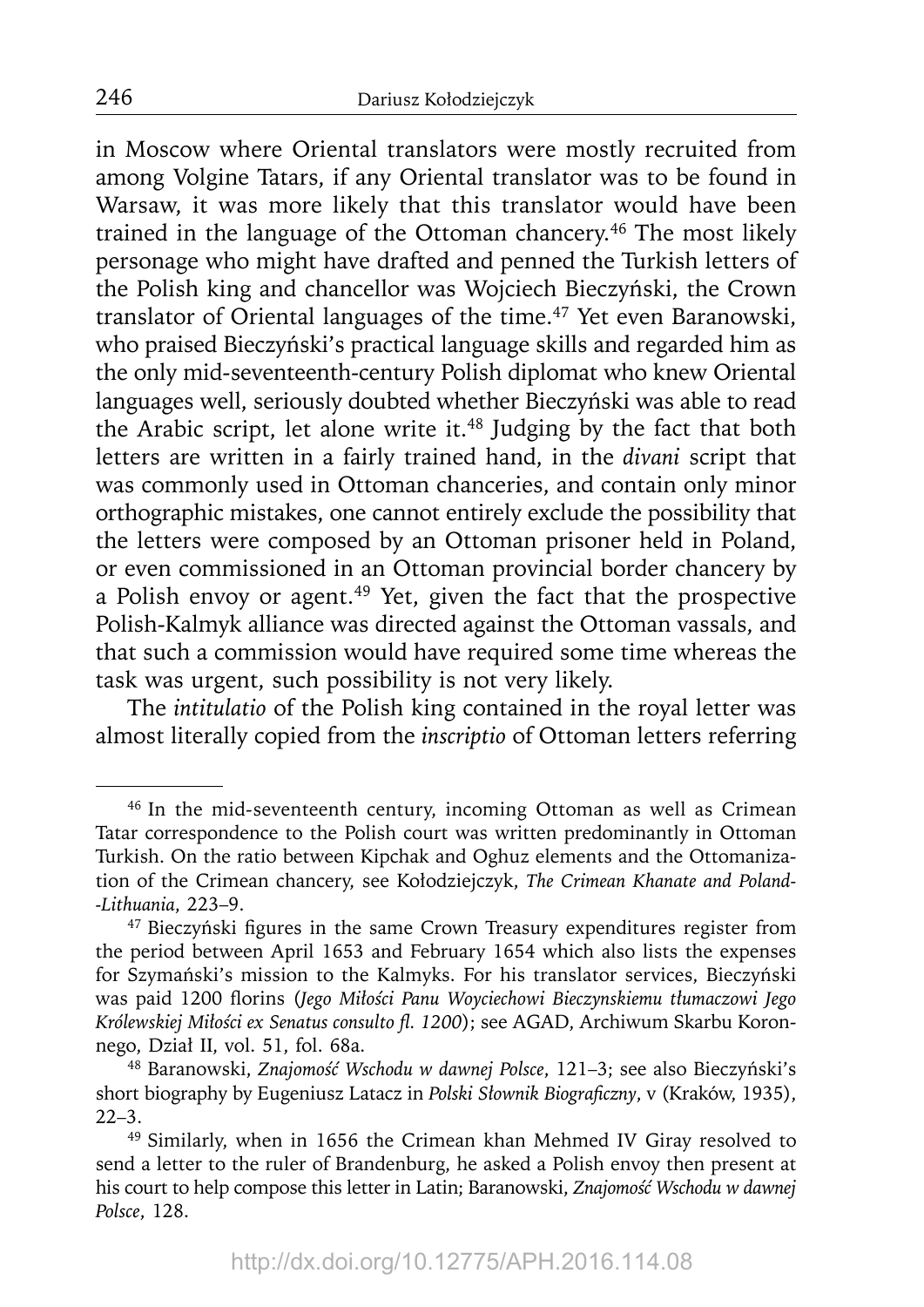to Christian rulers, with the addition of genuine titles of the Polish kings from the Vasa dynasty, who at the time also claimed the throne of Sweden:50

[T]he pride of the great Christian princes, the chosen of the illustrious dignitaries in the nation of the Messiah, the restorer of the proper course of the peoples of the Nazarene community, he who trails the skirts of pomp and stateliness, the possessor of the signs of glory and pride, the great prosperous king of the prosperous and great kingdom of Poland, of Sweden, Ruthenia, Prussia, Mazovia, Samogitia, Livonia, Smolensk, Chernihiv, Gothia and Vandalia (*iftiharü`l-ümera'i`l-'izami`l-'iseviye muhtarü`l*kübera'i 'l-fiham fi 'l-milleti 'l-mesihiye muslihu masalihi cemahiri 't-tayifeti 'n-nas*raniye sahibü ezyali`l-haşmet ü`l-vaqar sahibü delayili`l-mecd ü`l-iftihar sa'adetlü ve 'azimetlü*<sup>51</sup> *Lih memleketiniŋ ve Şveçanıŋ ve Urus ve Purus ve Mazoviniŋ ve Jumuciniŋ ve İnfl ant Smolenşqnıŋ ve Çernihoviyanıŋ ve Gotnıŋ ve Vandalınıŋ a'zam qıral-i devleti*).52

The letter was addressed "to his excellency, the prosperous and dear sultan who is the ruler (*hakim*) of the Kalmyk country, and to our other friends, the great aghas, mirzas, and notables of all the soldiers" (*sa'adetlü ve muhabbetlü Qalmuq vilayetiniŋ hakim olan sultan hazretlerine ve sair cemi'-i 'askeriyan büyük agalarına murzalarına ve bel[l]i başlılarına dostlarımıza*).53 Having forwarded his greetings, the king invoked the fame of ferocious soldiers enjoyed by the Kalmyks and notified the Kalmyk ruler of Szymański's embassy, adding that all details will be communicated orally by the royal envoy. The royal letter in Turkish does not contain any date, but its extant contemporary Polish draft is dated 29 April 1653, in Brest Litovsk (*Datum w Brześciu Lithewskim dnia 29 miesiąca kwietnia roku pańskiego MDCLIII*).54

<sup>50</sup> For the titles with which the Polish kings were referred to in Ottoman documents, see Dariusz Kołodziejczyk, *Ottoman-Polish Diplomatic Relations (15th–18th Century). An Annotated Edition of* 'Ahdname*s and Other Documents* (Leiden, Boston, and Köln, 2000), 21–4.

<sup>51</sup>*Sic*, it should read *'azametlü*.

<sup>52</sup> Bibl. Czart., ms. 609, no. 37, p. 293. The omission of Lithuania in the *intitulatio* of the Polish king was almost certainly coincidental since in the Polish draft (on the relation between the Polish and Turkish versions see n. 36 above) the royal letter contains the title of "the grand duke of Lithuania" (*wielkie xiążę lithewskie*); cf. AGAD, AKW, Kałmuckie, sign. 41b/9.

<sup>53</sup> Bibl. Czart., ms. 609, no. 37, p. 293.

<sup>54</sup> AGAD, AKW, Kałmuckie, sign. 41b/9.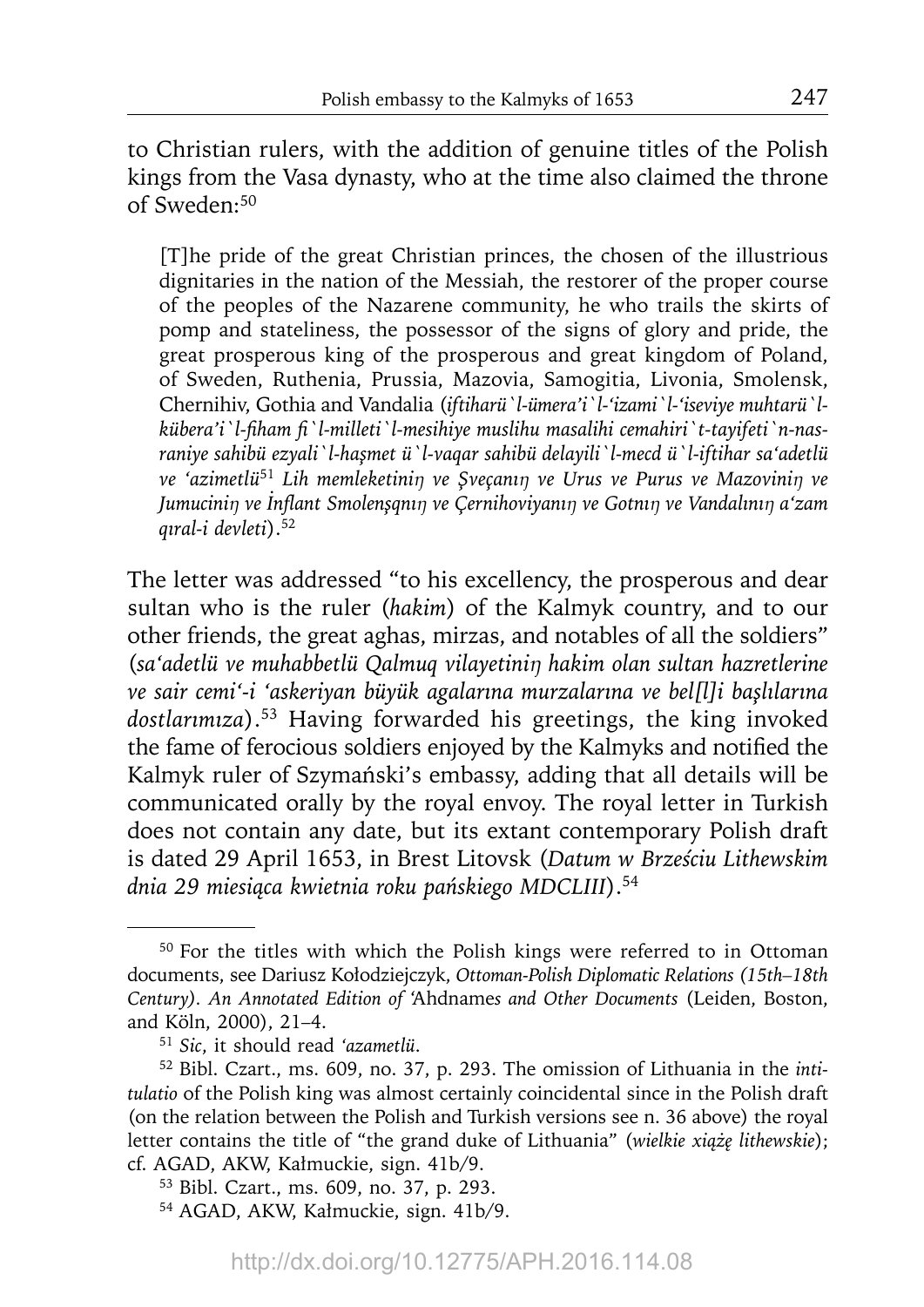The letter of Chancellor Koryciński was equally brief and repeated the contents of the royal letter. It was undersigned in the Arabic script in the exact manner in which Ottoman viziers signed their letters addressed to their peers: *muhlis-i muhib Stepan Qoriçinski Lih qıralınıŋ veziri* ("the loving friend Stefan Koryciński, the vizier of the Polish king").<sup>55</sup>

Moreover, since it was presumed that for security reasons the embassy's route might pass through Persia, Szymański was provided with two passport-letters addressed to the Safavid court: one by King John Casimir to Shah Abbas II, and another by Chancellor Koryciński to the Persian vizier.56 Both letters were dated in Warsaw,57 on 30 April 1653. Interestingly, unlike the letters to the Kalmyks, the letters to the Safavid court were composed in Latin.<sup>58</sup>

56 The fact that Szymański was sent not only to the Kalmyks, but also to Persia was first established by Abrahamowicz who identified the two letters addressed to the Safavid court in the Czartoryski Library; see *idem*, 'The unrealized legation of Kasper Szymański', 16-18. Abrahamowicz assumed that Szymański was first to go to the Kalmyks and only later to Persia, yet a reverse order was possible as well and the letters' tenor leaves no doubt that Iran was merely to serve as a transit country while the embassy's main target was the Kalmyk court. Persian route might have been used if the envoy wanted to omit Russia or was prevented by Russian authorities from reaching the Kalmyks. In that case he could travel anonymously through Ottoman Asia Minor and then from Iran across the Caspian Sea. Safavid Iran was traditionally perceived in early modern Europe as a potential ally against the Ottoman Empire, even though since the Treaty of Zuhab (1639) the two states had remained in peace. In the years 1645–54, the post of the Persian vizier was occupied by Seyyed 'Ala' od-din Hoseyn, a Muslim clergyman also known as Soltan ol-'Olama or Khalife os-Soltan; cf. 'Abd or Rafi' Haghighat (Rafi'), *Waziran-e Iran az Bozorgmehr ta Amir Kabir* (Tehran, 1386 [2007]), 342–4; Rudi Matthee, 'The career of Mohammad Beg, Grand Vizier of Shah 'Abbas II (r. 1642– 1666)', *Iranian Studies*, xxiv (1991), 17–36, esp. 21.

<sup>57</sup> The apparent confusion between the place of issue of the letters to the Kalmyks (Brest Litovsk, 29 April 1653) and the place of issue of the letters to the Persian court (Warsaw, 30 April 1653) may be explained by the fact that different sections of the Polish court and chancery were on the move. Between 24 March and 18 April 1653, an extraordinary Diet was held at Brest, while after its conclusion the king and chancellor moved to Warsaw for the Senate meeting that took place in May; cf. Tomasz Ciesielski, *Sejm brzeski 1653 r. Studium z dziejów Rzeczypospolitej w latach 1652–1653* (Toruń, 2004), 123–32, 243–5.

58 Bibl. Czart., ms. 610, pp. 169–84. Both letters to the Persian court are preserved in the originals, along with the sealed envelopes addressed *Serenissimo* 

<sup>55</sup> Bibl. Czart., ms. 609, no. 38, p. 301.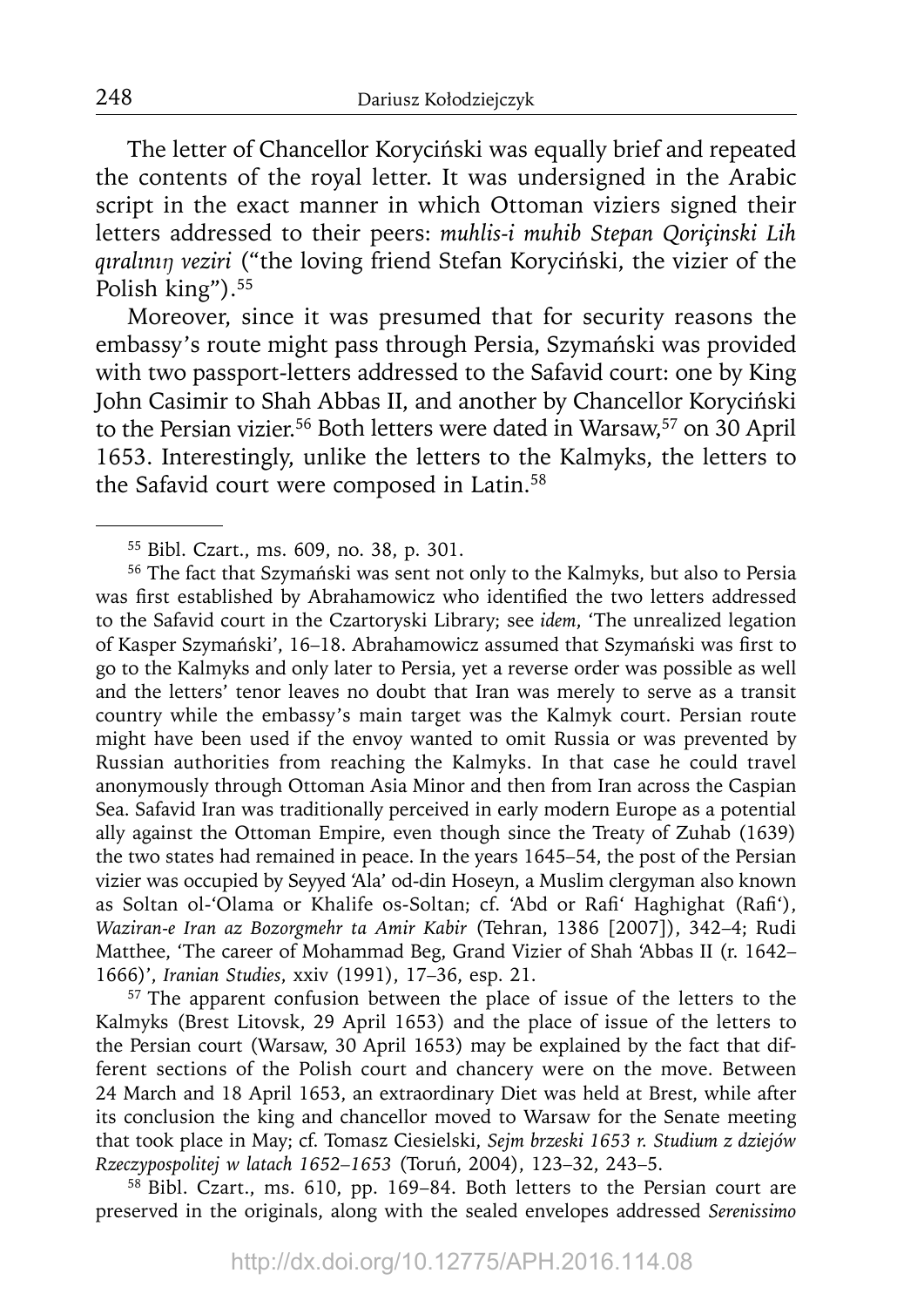## THE EMBASSY'S FAILURE AND THE EAST EUROPEAN DIPLOMATIC REVOLUTION OF 1654

The brief character of written messages by the Polish king and chancellor disclosed their fear that the letters might be intercepted. The most important messages and proposals were to be transmitted orally. The fact that both the letters addressed to the Kalmyk elders and the letters addressed to the Safavid court are today found in Poland proves that these fears were fully justifiable. The original letters were restored to the royal archive either because Szymański had never left for his mission, or he was returned by Russian or Ottoman authorities, or he resigned from his mission and returned out of fear of being ambushed by hostile Tatars or Cossacks who barred his passage to the Kalmyk camp.59 Abrahamowicz argued that the embassy had been doomed to failure because at that time the Kalmyks had already been subjects of the tsar so that they would not have done anything without his consent, and suggested that Szymański had been possibly returned from the Muscovite territory through which he had intended to pass to the lower Volga.<sup>60</sup> Yet neither of these statements must be true: firstly, at that period the Kalmyks were still far from being obedient Russian subjects; secondly, the Polish court was certainly aware of the political risks linked to the Russian

60 Abrahamowicz, 'The unrealized legation of Kasper Szymański', 22–3.

*Principi Domino Sach Abbas Persarum et Medorum Regi Amico Nostro Charissimo* and *Illustrissimo Principi Supremo Wezyro Serenissimi Persarum et Medorum Regis Domino Amico Observandissimo*, respectively.

<sup>59</sup> No Kalmyk embassy is known to have ever reached Poland. One cannot rely on the article by Eugeniusz Zawaliński who claimed that a number of Kalmyk letters were preserved in the Czartoryski Library in Cracow; cf. *idem*, 'Zbiory tureckich dokumentów w bibliotece Czartoryskich w Krakowie', *Rocznik Orjentalistyczny*, xiv (1938), 113–35, esp. 131–2. Firstly, he mistook the two letters in Turkish discussed in the present article for letters authored by the Kalmyks and addressed to the Polish court; secondly, he assumed that a certain Kaya Bey (erroneously rendered as Kapa Bey in his article), several of whose letters are extant in the Czartoryski Library in the original as well as translations (Bibl. Czart., ms. 609, no. 39, p. 309; ms. 612, p. 53; ms. 914, pp. 5–6, 11–12; ms. 2760, pp. 11–12), was a Kalmyk, whereas in fact he was a prominent dignitary in the Crimean Khanate and the head of the powerful Mansur/Manghıt clan; cf. Abrahamowicz, 'The unrealized legation of Kasper Szymański', 20–2. Unfortunately, Zawaliński's erroneous information is repeated in Baranowski, *Znajomość Wschodu w dawnej Polsce*, 218.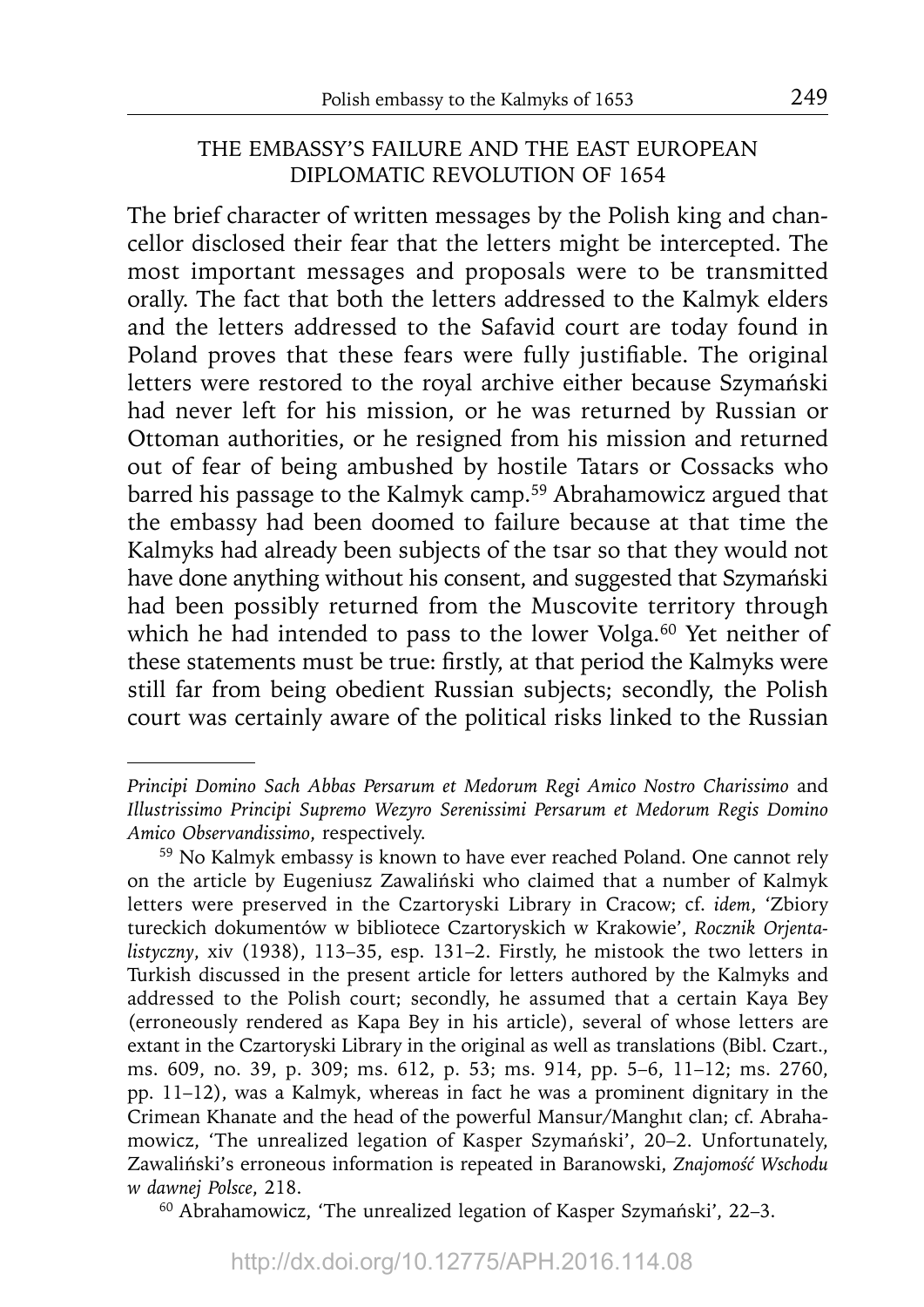passage and probably for that reason considered alternative routes, including the one leading through Persia.

Whatever caused the Polish embassy to end in failure, its rationale soon became obsolete anyway. In January 1654, the Ukrainian Cossacks gathered in Pereyaslav accepted the suzerainty of the Russian tsar.<sup>61</sup> For Poland, but also for the Crimean Tatars, a unification of Ukraine with Russia constituted a mortal danger. In result of intensive negotiations, a Polish-Crimean military alliance was concluded in the same year, and was to last until 1666. The Polish king even engaged to help the Tatars recapture Kazan, Astrakhan and Siberia, although such promises were hardly realistic.62 Polish pamphleteers, who shortly before had nourished plans of evicting the Tatars from the Crimea in cooperation with Russia or the Kalmyks, turned to praise their Muslim neighbours as trustful partners and allies.63

The new allies invited the Kalmyks to join them in order to form a broader anti-Russian coalition, but the Kalmyks chose an alliance with Moscow. A Russian-Kalmyk agreement was reached in 1655, to be renewed in 1661, 1673, and subsequent years by Daichin's successors – Puntsuk (r. 1661–9) and Ayuki (r. 1669–1724).<sup>64</sup> The Russian-Kalmyk alliance was anything but stable, yet the Kalmyks proved to be Moscow's valuable allies in the Russian-Ottoman war of 1711, and in the Persian campaign of Peter I of 1722–3.

The Poles approached the Kalmyks anew when their own relations with Muslim neighbours again turned into war. During the Polish-Ottoman war of 1672–6, a Polish envoy was sent to incite

 $61$  The events of the seventeenth century and their interpretation still play a role in contemporary politics and propaganda in Eastern Europe. In 1954, in commemoration of the 300th anniversary of the Pereyaslav Union, the Soviet leader Nikita Khrushchev decided to award the Ukrainians for their loyalty to Moscow by ceding the Crimea from Soviet Russia to Soviet Ukraine. Sixty years later, when this loyalty was questioned by Khrushchev's successor in the Kremlin, the award was consequently annulled.

<sup>62</sup> Kołodziejczyk, *The Crimean Khanate and Poland-Lithuania*, 163–8.

<sup>63</sup> Cf. *idem*, 'Lice and locusts or allies and brethren? The ambivalent attitude towards the Crimean Tatars in early modern Poland-Lithuania', in Maria Baramowa, Grigor Boykov, and Ivan Parvev (eds.), *Bordering early modern Europe* (Wiesbaden, 2015), 39–44.

<sup>64</sup> On the agreements of 1655, 1661, 1673, 1677, 1683, 1697, 1708, 1710, see Khodarkovsky, *Where Two Worlds Met*, 90, 95–6, 105–7, 111–12, 119, 132, 144–5, 147.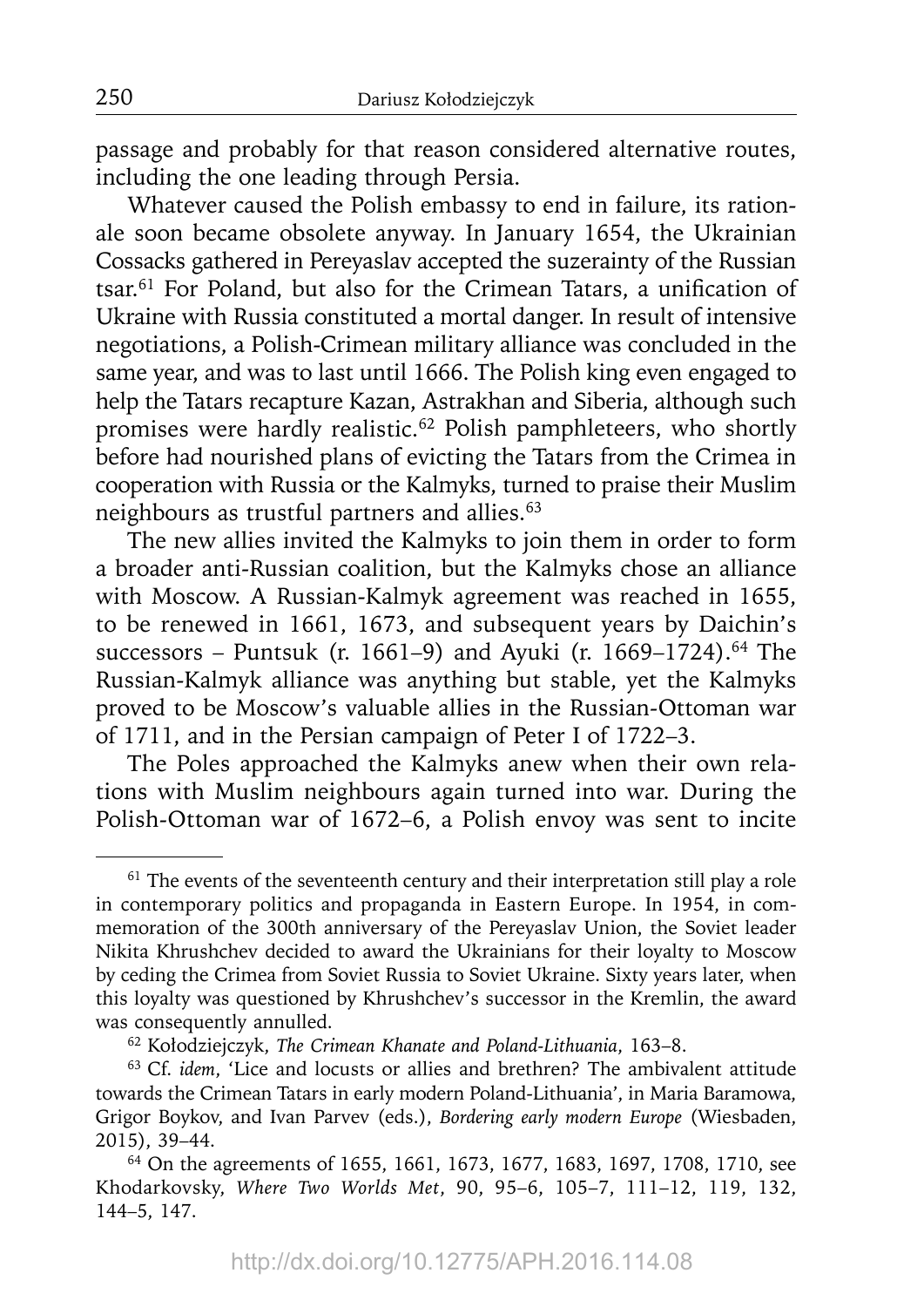the Kalmyks to anti-Crimean diversion.65 Again in 1684, when Poland joined the Holy League following the second siege of Vienna (1683), King John III Sobieski sent envoys to Ayuki inviting him and his people to settle in Polish Ukraine and join the anti-Muslim coalition. The Kalmyk participation in anti-Muslim crusade was to be remunerated by munificent subsidies provided by Pope Innocent XI.<sup>66</sup> Yet all these efforts proved short term and ultimately unsuccessful.

Ayuki, described by a modern French historian as "the last of the great nomad sovereigns" (le dernier des grands souverains nomades), 67 quite successfully maintained equilibrium in diplomatic relations, exchanging embassies with Istanbul, Moscow, Peking, and a number of smaller power centres. Yet this was the last cry of the steppe and the Kalmyk enterprise ended in disaster. In 1771, a majority of Volgine Kalmyks chose to escape the colonizing efforts of imperial Russia and decided to return to Dzungaria. After a march of death through hostile lands, they reached their destiny only to learn that these territories had been recently annexed by China.

The frequently invoked explanation as to why western Mongols ultimately failed to build a lasting empire, while their eastern cousins had succeeded in building one 400 years earlier, was that by the eighteenth century the bureaucratic empires of Russia and China disposed of effective firearms, able to stop the raids of their nomadic neighbours.68 In 1783, also the Crimean Khanate ceased to exist, and in 1795 the same fate met Poland, although the latter could hardly be described as 'nomadic'. These three events – the collapse of the Kalmyk Horde, the Crimean Khanate and Poland-Lithuania have rarely been grouped together by historians, even though they were strongly linked with the rise of the Russian Empire and vaguely fit in the picture drawn by John Darwin, who observes that "between the 1750s and the 1830s the long equilibrium of cultures and continents

<sup>65</sup> Baranowski, *Znajomość Wschodu w dawnej Polsce*, 220.

<sup>66</sup> Khodarkovsky, *Where Two Worlds Met*, 121–2; Rota, 'Safavids and Kalmyks',

<sup>192.&</sup>lt;br><sup>67</sup> Lemercier-Quelquejay, 'Les Kalmuks de la Volga entre l'Empire russe et l'Empire ottoman', 65.

 $68$  Cf. the opinion of René Grousset who referred to the Oirat empire of the seventeenth and eighteenth centuries as a "historical anachronism"; Grousset, *L'empire des steppes*, 621.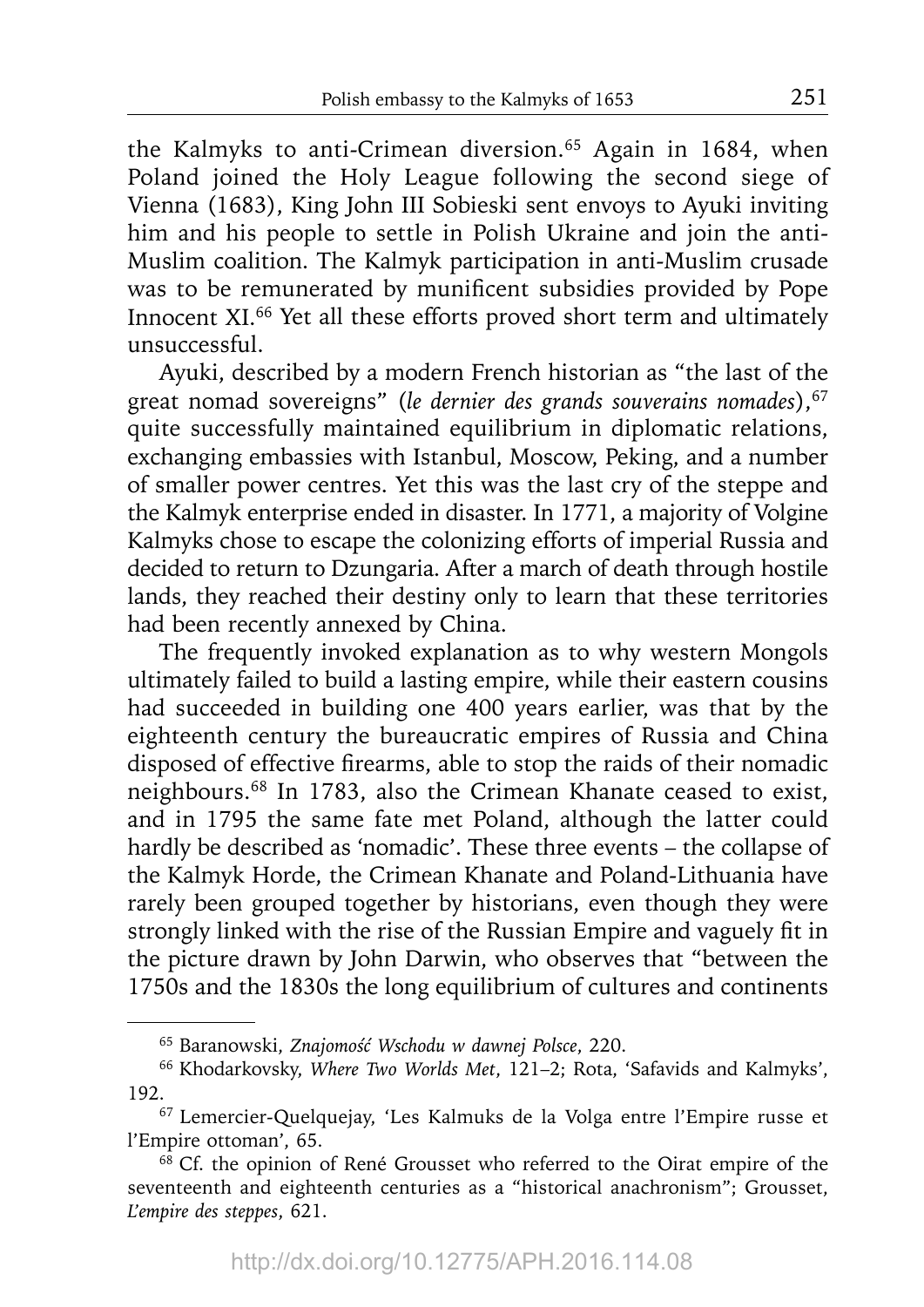was swept away by the Eurasian Revolution".69 The parallel demise of the Kalmyk nomad society and the noble republic of Poland-Lithuania found a fascinating link in the personage of Count Jan Potocki, a Polish aristocrat, writer and traveller who has already been invoked at the beginning of this article. After the last partition of Poland he entered the Russian service and undertook several travels to the southern frontiers of Russia in the years 1797–1806. While he penned valuable ethnographic descriptions of the Kalmyks and other steppe peoples, at the same time he became an ardent supporter of Russian expansion in Asia, one of the founding fathers of nineteenth-century Russian imperialism.70

#### SELECTED BIBLIOGRAPHY

- Abrahamowicz Zygmunt, 'The unrealized legation of Kasper Szymański to the Kalmuks and Persia in 1653', *Folia Orientalia*, xii (1970), 9–23.
- Bang Peter Fibiger and Kołodziejczyk Dariusz (eds.), *Universal Empire. A Comparative Approach to Imperial Culture and Representation in Eurasian History* (Cambridge, 2012).
- Baranowski Bohdan, *Znajomość Wschodu w dawnej Polsce do XVIII wieku* (Łódź, 1950).
- Bareja-Starzyńska Agata, *The Biography of the First Khalkha Jetsundampa Zanabazar by Zaya Pandita Luvsanprinlei. Studies, Annotated Translation, Transliteration and Facsimile* (Warszawa, 2015).
- Ciesielski Tomasz, *Od Batohu do Żwańca. Wojna na Ukrainie, Podolu i o Mołdawię 1652*–*1653* (Zabrze, 2007).
- Ciesielski Tomasz, *Sejm brzeski 1653 r. Studium z dziejów Rzeczypospolitej w latach 1652*–*1653* (Toruń, 2004).

Darwin John, *After Tamerlane. The Global History of Empire since 1405* (London, 2007).

- Faizov [Faiz] Sagit, *Tugra i vselennaya. Mokhabbat-name i shert-name krymskikh khanov i printsev v ornamental'nom, sakral'nom i diplomaticheskom kontekstakh* (Moskva and Bakhchisaraĭ, 2002).
- Grousset René, *L'empire des steppes. Attila, Gengis-khan, Tamerlan* (Paris, 1948).
- Keenan Edward, 'Muscovy and Kazan: Some introductory remarks on the patterns of steppe diplomacy', *Slavic Review. American Quarterly of Soviet and East European Studies*, xxvi (1967), 548–58.
- Khodarkovsky Michael, *Where Two Worlds Met. The Russian State and the Kalmyk Nomads, 1600*–*1771* (Ithaca and London, 1992).

<sup>69</sup> John Darwin, *After Tamerlane. The Global History of Empire since 1405* (London, 2007), 157.

<sup>70</sup> Daniel Beauvois, 'Introduction: Du cosmopolitisme à l'impérialisme', in Jean Potocki, *Voyage dans les steppes d'Astrakhan et du Caucase*, 7–26.